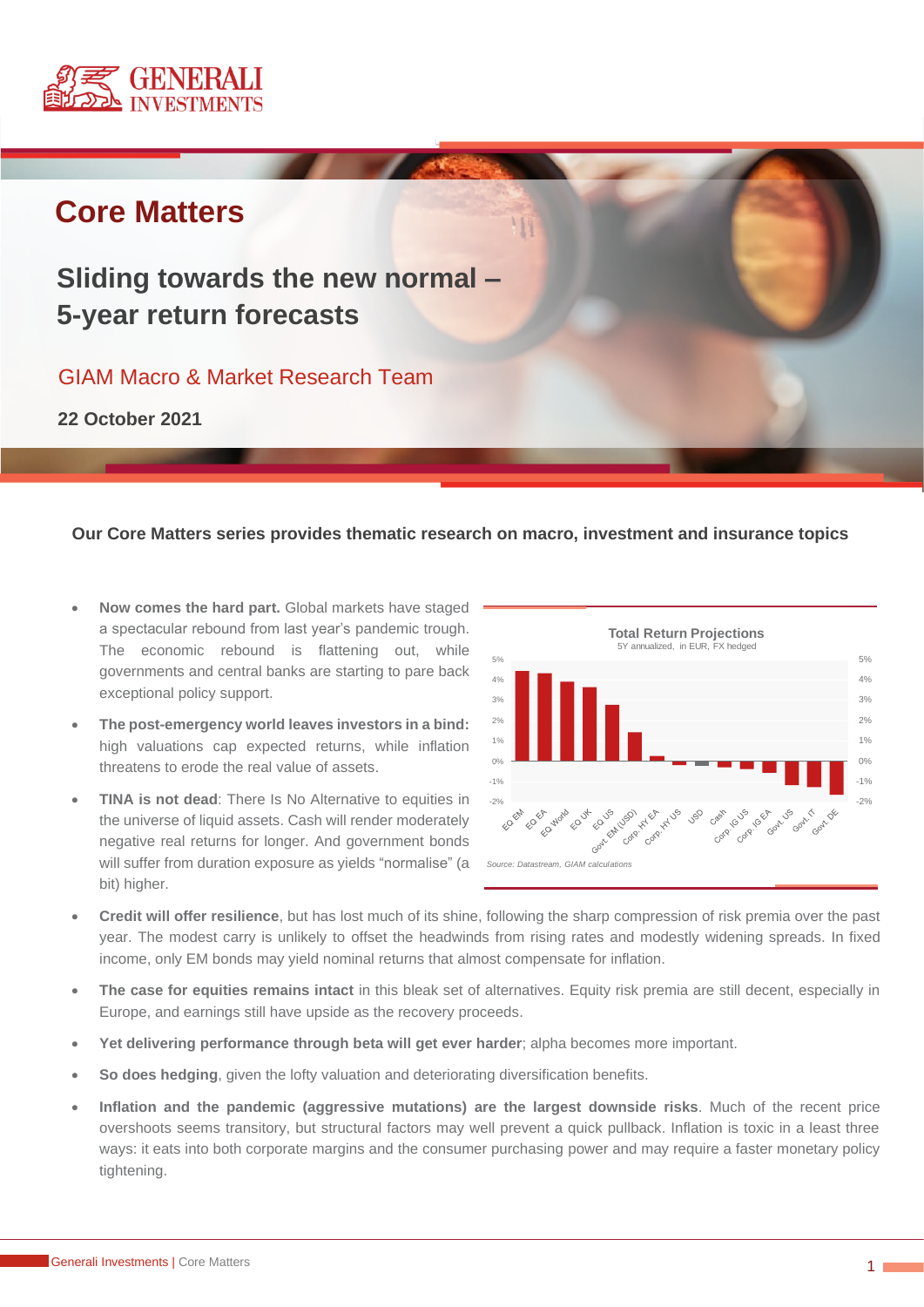#### **CONTENT**

| 2. Macro backdrop: coping with fading policy support 4  |
|---------------------------------------------------------|
|                                                         |
|                                                         |
| 3.1.1 Government bonds: meagre times ahead8             |
| 3.1.2 Credit: Carry is the key to positive returns9     |
| 3.1.3 EM sovereign bonds: still positive return despite |
|                                                         |
| 3.2 Equities: mid-single digit returns ahead10          |
| 3.2.1 Factors behind lower-than-norm returns10          |
| 3.2.2 Long-term equity returns: the framework11         |
| 3.2.3 Equities beating subdued fixed-income returns     |
|                                                         |
| 3.3 FX: Fundamentals point to higher EUR/USD12          |
| 4. Conclusions: mounting inflation challenges 13        |

#### <span id="page-1-0"></span>**1. Introduction**

**Past performance is no guarantee of future returns** – so they say. Anyone expecting asset price performance to repeat that of the past ten years (see first chart below) is set for serious disappointment. The rally that has followed the March 2020 crash has helped US equities return nearly 15% p.a. over the past decade (in EUR hedged... and even more in USD). Euro Area (EA) High Yield bonds have returned nearly 8% p.a., with volatility about half that of equities (but twice that of the German government bond index). Cash and EM equities have been the laggards of the universe under our consideration.



This annual report does not cover commodities, but for reasons that we will soon make obvious, it is worth reminding

that even after the past 18 months' rally, the CRB index has delivered a cumulated return of -25% in USD over the past 10 years (or nearly -3% p.a.), and -36% in EUR hedged (-4.4% p.a.). In other words, commodity prices have started the recent bullish cycle from a very depressed level. It is too early to affirm that a super cycle has started, but we see disorderly commodity price action through the inextricable process of energy transition as the single largest threat to economic and financial stability out of the pandemic.



**Our projections for the next 5 years** (chart above) show a mixed bag of mid-single (at best) returns for equities and negative returns for High Grade bonds, particularly those with a long duration profile. The small downgrade of our 5-year total return forecasts for equities  $-$  relative to [last year's](https://www.generali-investments.com/global/en/institutional/article/life-after-covid-5-year-total-return-forecasts/)  $$ reflects both the more challenging valuation and the fading policy tailwinds. The balance sheets of the G4 central banks (Fed, ECB, BoE, and BoJ) have grown from 10% of GDP before the Great Financial Crisis to near 60%, and the brilliant asset price performance over this period is no coincidence. But the growth of CB balance sheets is now set to flatten out as tapering is around the corner. Likewise, the fiscal impulse has started to reverse – not least in the US – and this will inevitably put downward pressure on the share of profits in the GDP – from the currently high level.

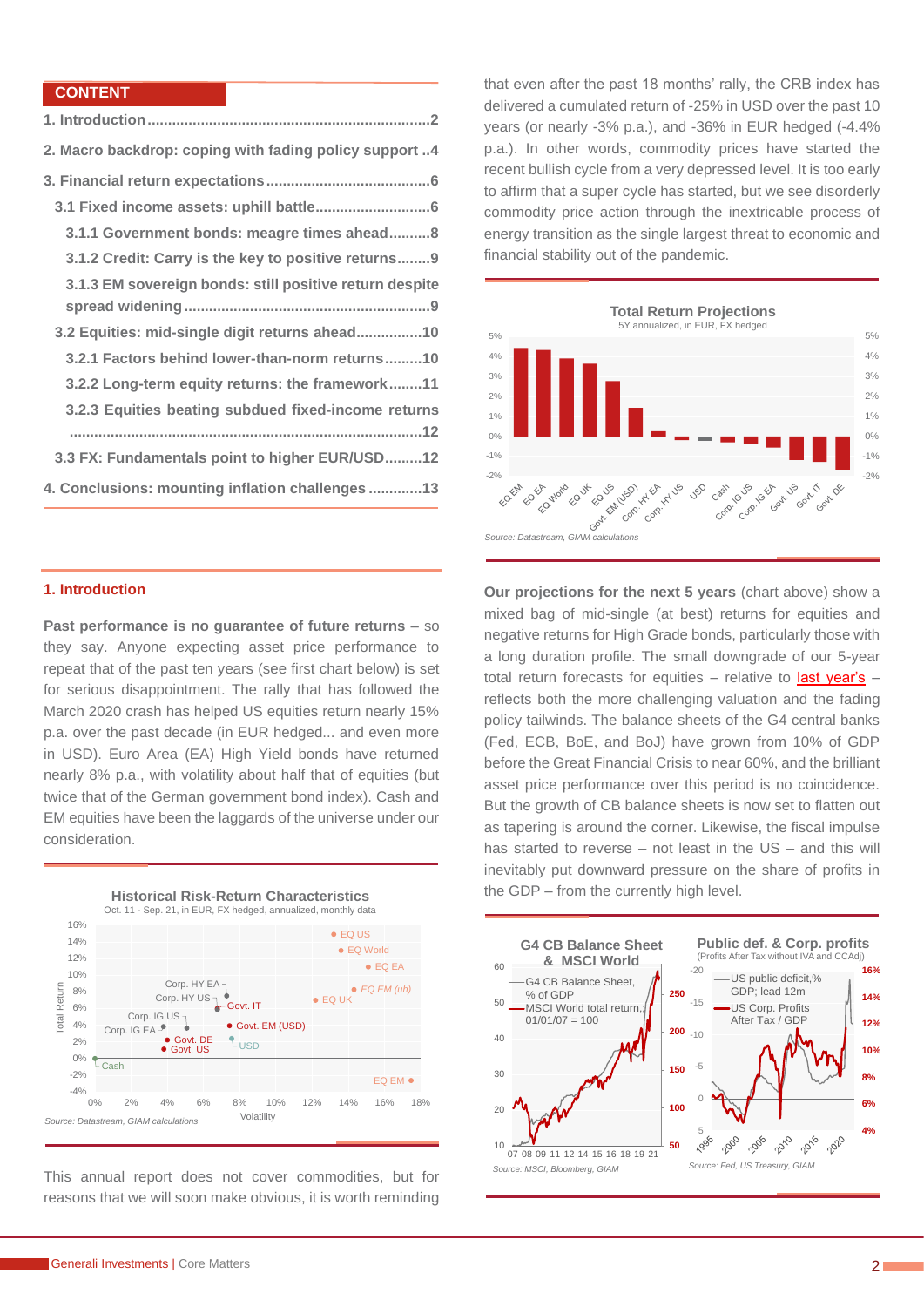**Not only the policy tailwinds are fading, but valuations are not cheap**. As the two charts below remind, entry point valuation offers credible guidance about future returns. Equity earnings yields (in this case based on 12-month forward earnings) are just below 5% in the US, and this will make it harder to deliver more than mid-single digit returns in the next 5-10 years. Meanwhile, the Bloomberg Global-Aggregate (flagship measure of global investment grade debt) Yield to Worst is trading at 1.25%, as we go to press; this is about 30bp higher than a year ago, but still means that carry in the safe Fixed Income space is meagre, and likely to be offset by capital losses as yields continue to "normalise" higher.



**Correlation: life gets tougher for diversified bond-stock portfolios**. The challenge for investors is not just that returns will be lower, but diversification gains will be harder to monetise. Already [last year](https://www.generali-investments.com/global/en/institutional/article/life-after-covid-5-year-total-return-forecasts/) we concluded that "changing" central bank strategies will transform the investment paradigm, by leading to lower rates volatility, stretched valuation, reduced diversification benefits and more frequent corrections. More than ever, hedging matters." A year later, we are less sure about lower rates volatility, given the looming supply side shock – which makes policy normalisation more challenging for central banks. They aim at delivering a smooth tapering and slow rate hike process, but persistent inflation pressure would make this more difficult. Yet faster policy normalisation is not without risk.

### *Supply-side shocks are another threat to the (already fading) diversification benefits*

First, global leverage has soared since the GFC, and the pandemic sharply accelerated this phenomenon as public debt soared through the pandemic. Such heightened leverage makes debt sustainability and economic stability dependent on low real rates – and accommodative monetary policy.

Second, low real rates are also the global anchor to elevated valuation across asset classes, liquid and private. The subsequent two charts show the coincident fall in long-term real yields and surge in equity multiples. The 5-year rolling correlation between 10-year TIPS yields and the MSCI World Price-Earnings-Ratio (PE) had dropped to near record negative levels. This, like excess leverage, creates a selfcorrecting mechanism whereby economic and financial instability would cap any increase in long-term real yields. This also highlights the lower diversification benefit for investors. Of course, the positive correlation between stock and bond prices proved very rewarding on the way up (stock and bond prices) – with central banks playing a key role in this financial "bonanza". But it appears far more threatening now that central banks appear to be turning the corner.



**Two macro forces will dominate future returns**. They respectively represent a risk, and an opportunity.

First, inflation. Of course, the 2021 inflation shock is partly transitory, reflecting a surge in demand and one-off factors impairing supply (such as weather events). Yet the size and speed of the policy stimulus, a rising focus on inequality and the level-playing field, de-globalisation, ageing (lower global force), and climate change are structural forces that may support inflation going forward (see Section 2).



So far, **markets have revised their inflation views, but not yet embraced the idea of permanent pressures**. 5y5y inflation swaps, at 2.60% (US) and 1.90% (EA) are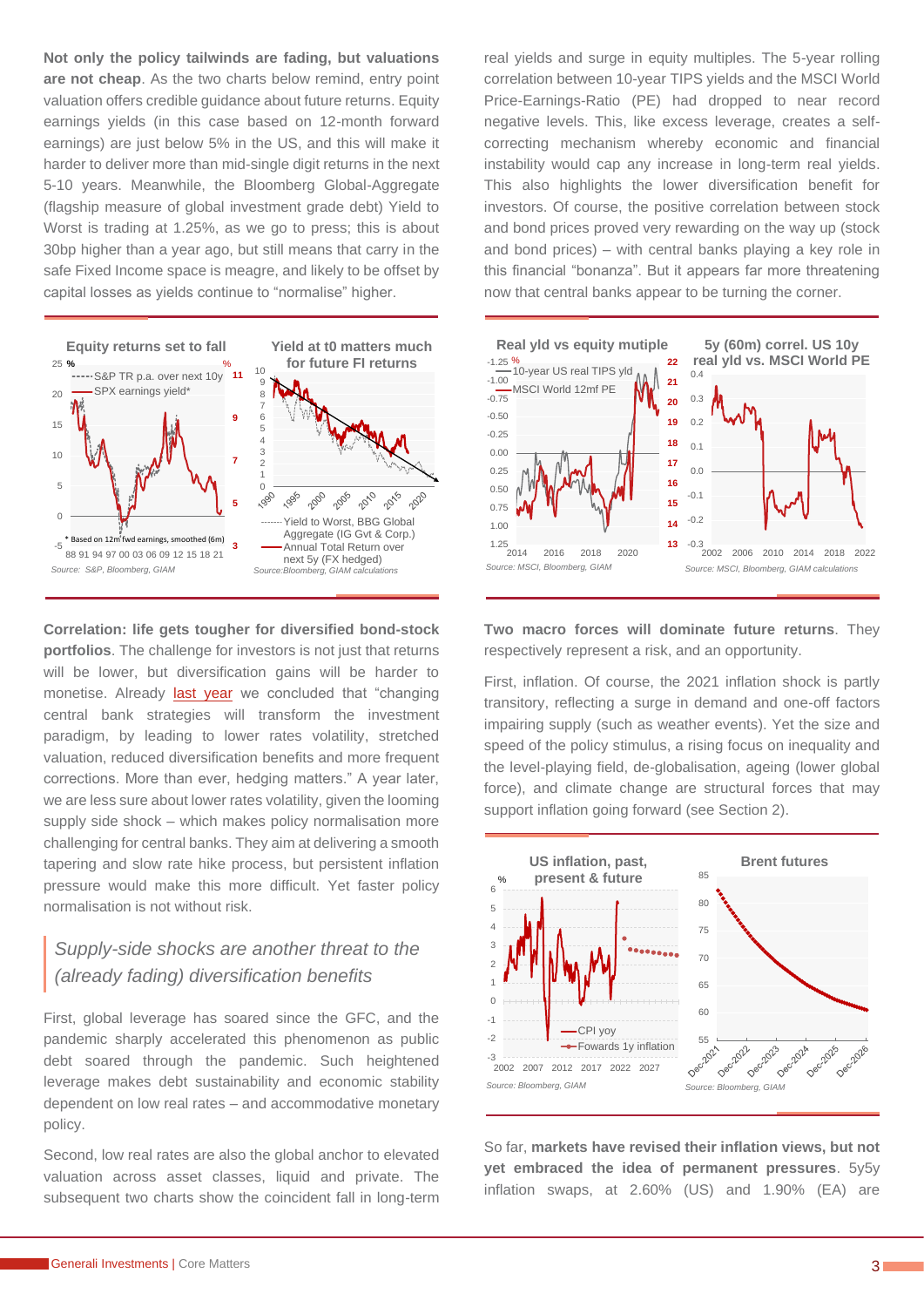approaching levels not seen in more than 7 years; but they remain more than 100bp below the peaks seen since the turn of the century. Likewise, the oil price curve remains in deep backwardation, with 5-year futures trading more than 20\$ below spot level. What if investors are failing to price the more permanent effects of climate change and other inflationfriendly policies?

Second, productivity. Productivity surged through the pandemic, as corporations successively coped with labour shortages and booming demand. Strong productivity is great for asset performance: it is good for margins and keeps unit labour costs muted (and central banks quiet). A durable or structural productivity boom – thanks to automation, digital transformation, work from home etc. – would be good news for potential GDP growth, and earnings (unless wages grow disproportionately). We **assume the productivity boom will prove largely transitory** (see Section 2). Any downward normalisation, at a time of rising US wages, may add to inflation pressures – and central bank concerns.



We are in good company on our bias towards a largely cyclical productivity boost, e.g. the [San Francisco Fed.](https://www.frbsf.org/economic-research/publications/economic-letter/2021/august/labor-productivity-in-pandemic/?mod=djemCentralBanksPro&tpl=cb) But any upward productivity surprises would imply an upside for our equity return forecasts. Mind what you wish for: it would also likely contribute to higher real yields. The decoupling between productivity trend and long-term real yields has greatly contributed to the Goldilocks environment. Partly this reflects successful policy and guidance from central banks, but also doubts, among investors, about the permanence of the productivity shock.

# *Alpha becomes more important. So does hedging. Address the inflation risk through a broad asset allocation approach*

To conclude this introduction, and look deeper into each asset class outlook, let us reiterate our preference for equities over Fixed Income: equity risk premia, especially in Europe, still appear relatively generous. Still, delivering performance through beta will be harder; alpha becomes more important.

So does hedging, at these lofty levels of valuation. The risks to our forecasts appear to be skewed to the downside, at least in real terms, since a major threat to our base scenario lies in more persistent inflation and a more forceful monetary policy adjustment. It makes sense to address the inflation risk through a broad asset allocation approach, and not just via inflation-linked bonds: real assets, Value stocks, commodities, or even High Yield bonds from issuers with decent pricing power are typically asset classes better equipped to deal with upside inflation surprises.

#### <span id="page-3-0"></span>**2. Macro backdrop: coping with fading policy support**

Almost two years after the spreading of Covid-19, the pandemic may gradually loosen its tight grip on the global economy. With almost 60% of the population in advanced economies fully immunized and booster shots being rolled out, future lockdowns will hopefully be avoided. Lower hospitalisations and deaths will help the health systems to cope with future Covid waves. At some point we expect the pandemic to morph into an endemic. For emerging markets (EM), the outlook is less rosy amid lagging vaccination (only 36% of people vaccinated by late September, and less than 5% in low-income developing countries). But we expect the EM vaccination to campaign to gain traction, also thanks to help from advanced economies.

After the boom, the new normal. The recovery from the deep pandemic recession has been extraordinarily fast. The US reached pre-pandemic output levels already in Q2/21, and the euro area is likely to follow suit by year-end. US growth will be back to trend by 2022 while the output gap is unlikely to close before 2023 in the euro area. But strong growth rates will progressively abate and the focus switches to the postpandemic new normal.

**No miracle on potential growth**. The jury is still out whether Covid induced a permanent productivity shock thanks to digitalization. It has fostered investment in intangibles whose full benefits may show up with a lag. New consumption habits may help shift labour and capital from less productive services sectors to more productive ones. Yet, impaired corporate balance sheets will hamper investment in intangibles. If concentrated in few big firms, digitalization may increase market power, curbing innovation, and productivity. Prolonged policy support risks to keep unproductive ("zombie") firms alive, preventing an efficient reallocation of resources. School closures and skill gaps for new tasks will also weigh on productivity. For the broader economy, the net effects are not clear. But deglobalisation, tighter regulation and state intervention will likely weigh on potential growth longer term. All in all, we remain reluctant to pencil in a large productivity-induced boost to growth. Instead, the demographic transition will continue with a shrinking working population dragging on growth.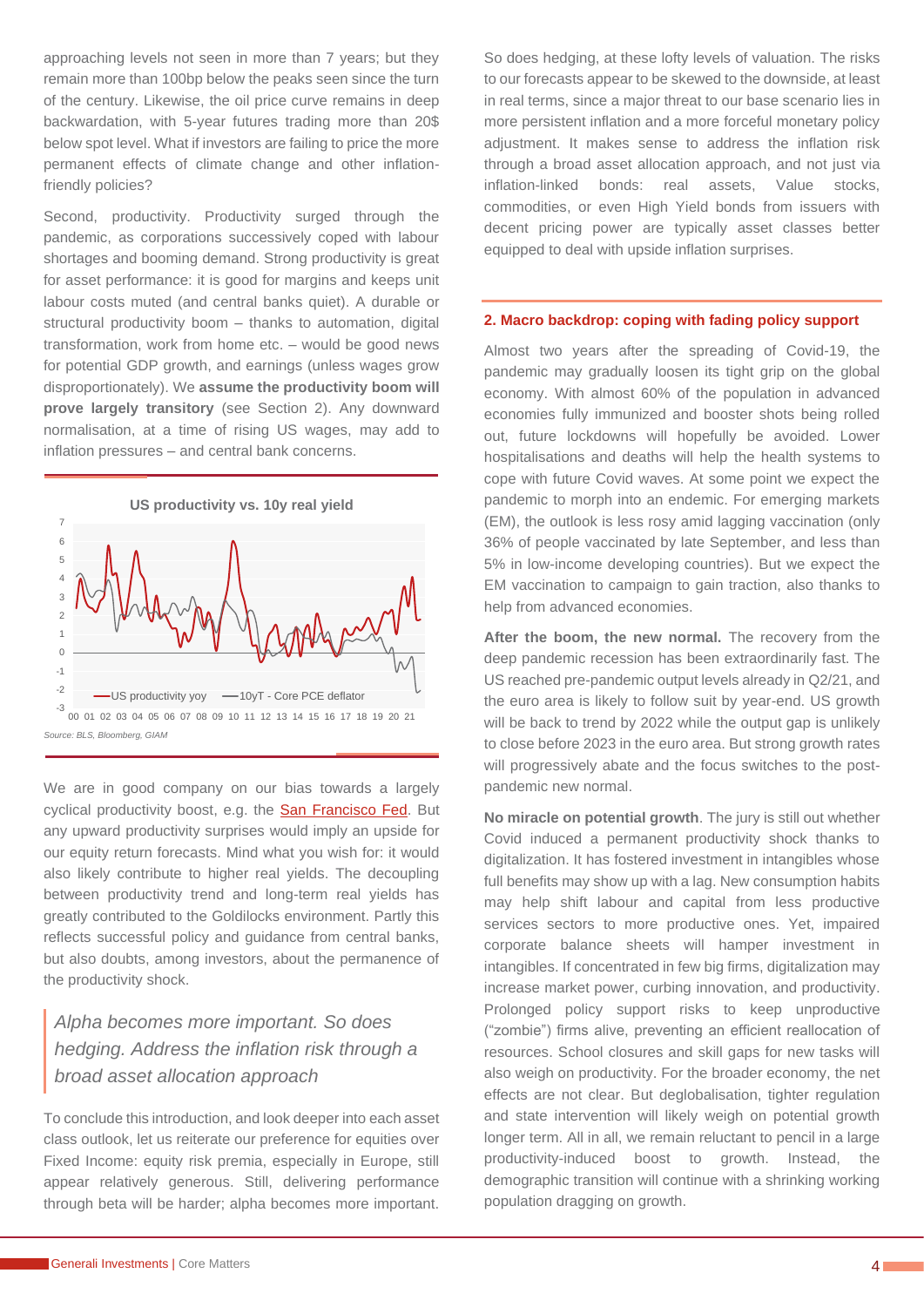# *Fiscal policy focus will shift from emergency support to climate change funding*

**Fiscal impulse turning, but not as fast as before**. With the pandemic being overcome, fiscal support measures will be scaled back. The euro area fiscal impulse will become (mildly) negative in 2022. In the US, the bold 2021 stimulus package will have run its course, resulting in a deeper drag. But consumers will normalize still high savings rate and partially draw on the huge stock of excess savings accumulated over the pandemic, supported by rising income on recovering labour markets.

The focus of fiscal policy will shift to measures tackling climate change. This concerns first the disbursement of the Next Generation EU (NGEU) funds through 2026. In the US, President Biden's ambitious plans to overhaul the welfare system and foster massive investments in the green transition still faces hurdles. With the administration based on only a thin majority in Congress and moderate Democrats wary of bold spending plans, the proposed \$3.5tn package will likely be scaled down. The Republicans look well positioned to regain control of the whole Congress in the 2022 mid-term election and this would likely limit fiscal support for environmental policies.

Yet with climate change becoming more pressing, fiscal policy will contribute to the transition towards a greener economy. The EA Stability and Growth Pact (SGP) is still exempted for 2022; we look for a more flexible overhaul from 2023 onwards, which may benefit green and digital investment.

### *Low-inflation environment to be overcome*

**No return to pre-Covid subdued path**. Following the Great Financial Crisis (GFC) stubbornly low inflation was the main headache for central bankers. Now risks are shifting.

First, supply-disruptions and commodity shortages could prove more protracted than initially thought. Temporary factors are at play there, e.g. flooding in Germany and China, draught in Brazil, soft wind in Europe etc. But supply chain disruptions are proving more persistent than central bankers were hoping for and commodity prices are still pointing North, with inventories unusually low at this period of the year. Even as base effects switch into 2022, this could prevent a marked retrenchment of inflation in 2022.

Second, on the road to a greener economy commodity prices (energy, base metals etc.) may increase. Climate change implies an inextricable transition from old fossil energies to renewables energy. The old economy, typical fossil fuels, has been under-invested for years, and renewable energies require large investments that will only be made progressively. This may create supply-demand imbalances that are unlikely to be resolved quickly.

Third, a key risk is that a transitory, but more prolonged phase of inflation overshoots triggers a rise in inflation expectations and second-round effects via higher wage demands. This risk is particularly tangible in the US where the labour market is fast tightening. In the euro area, there is more slack in the economy and key measures of underlying inflation are still well below the 2% threshold. While we acknowledge the upside risks to inflation, we base our projections on very limited second-round effects. But in contrast to previous 5 year total return reports we now expect inflation to come close to (EA) or even somewhat above target (US) within five years.

### *High post-pandemic debt remains a concern*

**Heavier for longer**. An economic legacy of the pandemic is a strong increase in the pile of public debt, amounting to around 100% of GDP in the euro area and above 130% in the US. Lower deficits and an ongoing recovery will help to lower these ratios. But within EMU there are strong divergencies, with seven countries projected to have debt ratios above 100% in 2022 and five countries below 60%. As a result, the more indebted countries may face higher yields amid diminishing ECB bond purchases. In case of adverse shocks this could giving rise to bouts of EMU stress.

US debt is projected by the IMF to remain just above 132% of GDP by 2026. Low real rates contain the rise in effective borrowing costs, but a high and rising debt ratio bears risks for financial stability. Politics will not help in this context. Squabbles over the debt ceiling will lead to periodical bouts of market volatility. The risk of an accident is small, but the damage for global financial markets would be huge.

## *Monetary policy to become less expansionary*

**[Off crutches](file://///DENW0000VF001/Projekte/IE/INT-GIE/DISCO_F_GI/Research/Core%20Matters/2021/5y%20returns%20update/-%09https:/www.generali-investments.com/fr/en/institutional/article/investment-view-q4-2021-off-crutches)**. The post-GFC decade saw unprecedented monetary policy easing. Currently shadow rates (which account for the impact of unconventional policy measures) are in negative territory for the major central banks. With the pandemic being overcome and price pressures rising, central banks will progressively withdraw their exceptional support. The Fed will likely begin to taper its asset purchases in November and stop its purchases by summer 2022. We look for a first rate hike in late 2022, reaching 1.75% in five years.

# *ECB will significantly lag the Fed in normalizing policies*

In contrast to the Fed, the ECB's policy normalisation process is still in an infant stage, with the recovery less advanced than in the US and the ECB's [overhauled strategy](https://www.generali-investments.com/global/en/institutional/article/central-banks-strategies-to-cement-dovish-bias/) cementing a dovish bias. The 2% inflation target is now symmetric and the threshold for hiking policy rates was increased. Inflation now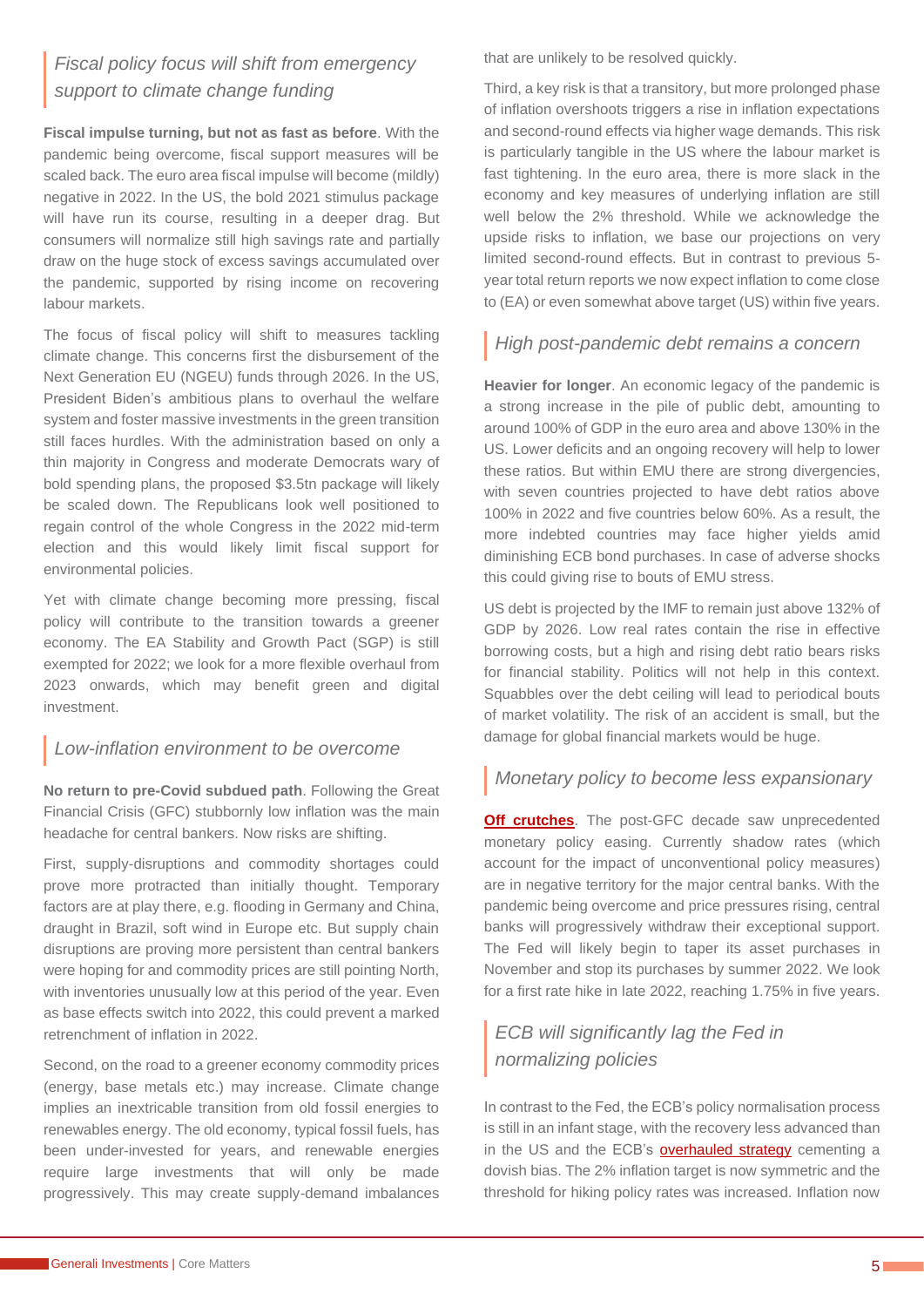needs to reach the target well ahead of the end of the forecast horizon and this needs to be durable. Moreover, underlying inflation needs to be consistent with the medium-term inflation target. We think the ECB's new framework will allow for a first hike only in 2025. That said, The ECB has already started to cautiously scale back pandemic-related asset purchases. It will likely cushion the expiry of the PEPP purchases in March 2022 by means of higher ordinary QE purchases. And even after the end of QE (in our books 2024) the ECB will continue to reinvest the existing stock of asset purchases until just before it starts raising rates.

**2026 macro and central bank scenario**

|                                                                            | Euro area |           |         | US.       |
|----------------------------------------------------------------------------|-----------|-----------|---------|-----------|
|                                                                            | current   | 2026 proj | current | 2026 proj |
| Equilibrium real short term rate (r*)                                      | 0.00      | $-0.30$   | 0.20    | 0.10      |
| Inflation                                                                  | 1.10      | 1.80      | 2.50    | 2.20      |
| Potential growth                                                           | 1.50      | 1.00      | 1.90    | 1.75      |
| Neutral Central Bank policy rate                                           | 1.10      | 1.50      | 2.70    | 2.30      |
| Current real short term rate                                               | $-1.64$   | $-1.50$   | $-2.45$ | $-0.33$   |
| Current nominal 3M short term rate                                         | $-0.54$   | 0.30      | 0.05    | 1.88      |
| Central Bank policy rate*                                                  | $-0.50$   | 0.20      | 0.00    | 1.75      |
| * in case of the ECB the deposit rate if negative, otherwise the repo rate |           |           |         |           |
| Source: Refinitiv, GIAM                                                    |           |           |         |           |

**Assessing "r-star".** Economic theory states that the neutral real short-term rate (so called "r-star", consistent with the economy on a balanced growth path) is positively related to population growth and technological progress but dampened by a higher savings rate. There is some upside potential for rstar due to higher productivity and reduced post-Covid savings rate near term.

However, we expect the fall in the working population to dominate. Heightened demand for safe assets as well as higher life expectancy will also contribute to a lower equilibrium rate. In the euro area it should drop to around - 0.3% over the coming years. This is in line with an **ECB** [analysis](https://www.ecb.europa.eu/pub/pdf/scpops/ecb.op217.en.pdf?form=MY01SV&OCID=MY01SV) which concludes that r-star will be "staying at levels around zero, or slightly below, in the coming years". For the US, we assume that a less pronounced deceleration in potential output will bring r-star to around 0.1% by 2026. Rstar serves as a guide to central banks: a structurally lower value implies less scope for rate hikes. While both central banks will embark policy normalization, we still assume that the real short-term will stay below the respective r-star levels at the end of our outlook horizon. Hence, monetary policy will remain supportive. We see the key rate in the US at 1.75% and in the euro area only at 0.2% by 2026.

### *Higher inflation major risk to benign scenario*

We see higher than projected inflation as the major risk to our benign scenario. The current supply shock could become more permanent, with the green transition potentially adding stress. Second-round effects would force central banks to withdraw policy support faster. The ECB announced in its strategy review that it will consider house prices in its inflation measure at a later stage. But a quarterly index is scheduled

for 2026 only and the regular inclusion into the monthly HICP will only take place beyond our forecast horizon. However, the Governing Council is until then also taking house price developments into account. Surging house price inflation could trigger an earlier hike. Downside risks remain primarily related to the pandemic. Resistant variants could force a return of lockdowns. Likewise, political woes have the potential to again dampen activity and inflation.

#### <span id="page-5-0"></span>**3. Financial return expectations**

In our top-down approach we deduce financial market forecasts from the macroeconomic analysis, with growth, inflation, and central bank forecasts as key reference points. We focus on key liquid asset classes for euro-based investors, including government bonds (EA, US, EM), credit (US and EA), equities (various markets) and FX. Unlisted assets and/or alternative assets are not covered.

#### <span id="page-5-1"></span>**3.1 Fixed income assets: uphill battle**

The most obvious characteristic that distinguishes FI securities from other assets is the high predictability of cash flows. Assuming there is no default, investors receive regular coupon payments and at the end of a bond's lifetime they are paid the notional amount.

FI assets have generated high total returns in recent decades. Even the worst performing FI asset under review, German government bonds, has yielded an average annual return of around 4% over the last 20 years, helped by the secular downtrend in yields. However, FI returns have been on a broad-based downtrend for several years (see chart below), with lower yield levels eroding the return prospects.

The development of the last 12 months has not yet led to a sustainable change in trend. Indeed, core government bond yields have backed up (moderate increase in German Bund yields, more pronounced in the case of US Treasuries), with capital losses triggering a negative total return. However, corporate and public spreads have tightened significantly amid the strong economic recovery and the very accommodative monetary policy. The resulting strong annual returns (e.g. US HY has yielded more than 10% over the past year) are of course not sustainable as spreads are already tight. Hence, the dilemma for investors has even worsened. Falling yields lead to short-term profits via capital gains, but unavoidably reduce future returns due to the resulting lower re-investment yields.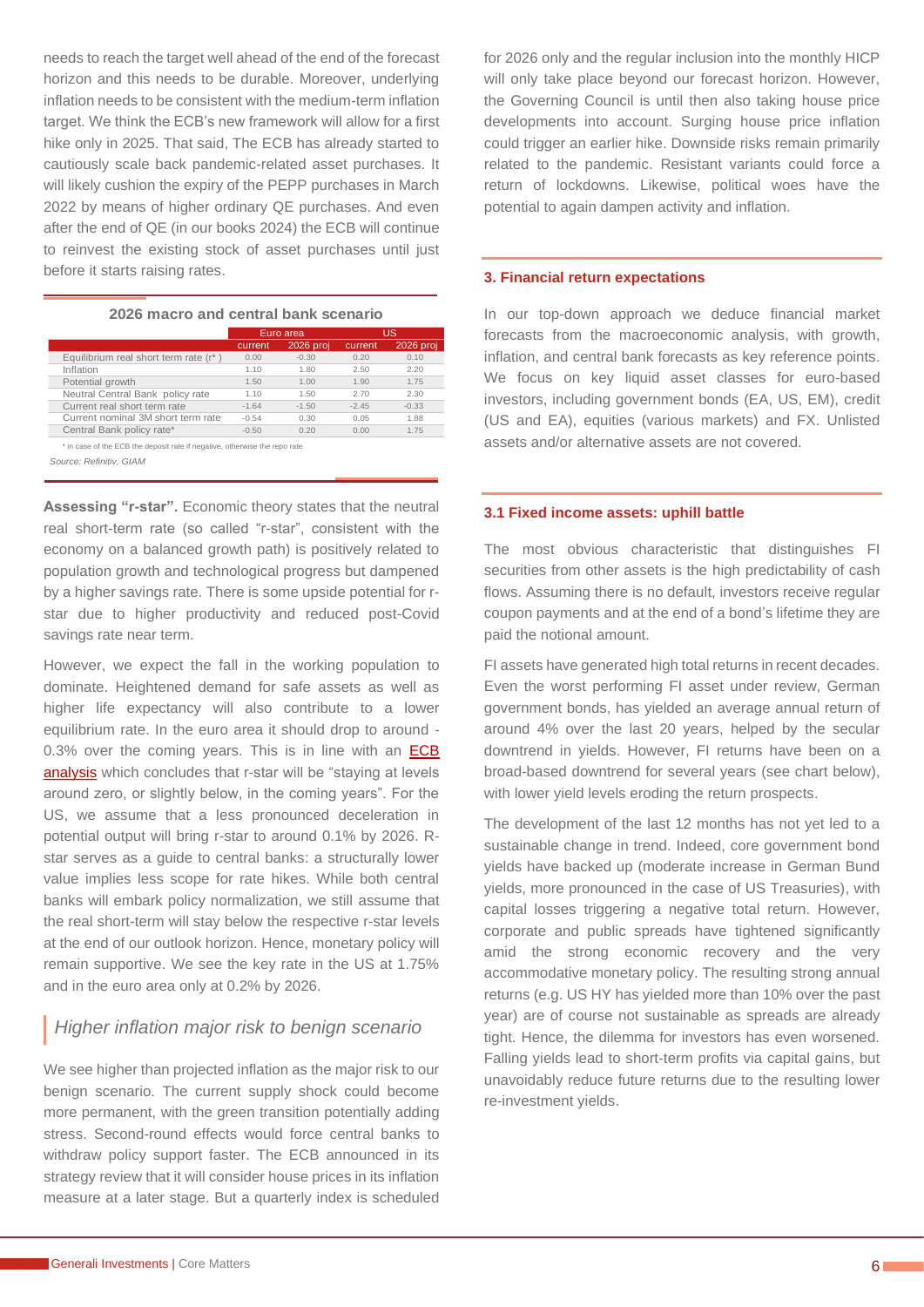

The methodology used to infer medium-term future FI returns is basically unchanged from our previous work (see original report [here\)](https://www.generali-investments.com/global/en/institutional/article/investment-returns-a-5-year-perspective). We do not consider a buy-and-hold strategy but dynamic investments in bond indices so that maturity is assumed to be constant over time. Our total return is divided analytically into three different components.

*A. Income*: This most important component for a bondholder is the string of coupons received over the lifetime of the investment period. As current yields are well below the outstanding average coupon it will shrink over time as maturing bonds are replaced by new ones. The current average lifetime of the respective index is applied to calculate the share of bonds replaced every year. New bonds are assumed to be issued at par.

#### *Low coupon levels a drag for future returns*

*B. Growth*: This second component accounts for the markto-market changes. There are two effects: the *roll effect and* the *pull-to-par*. Amid upward sloping yield curves rolling down the yield curve yields a positive return. Although yield curves have steepened over the last year (implying a stronger roll effect) this is outweighed by the (negative) pull to par effect. The latter reflects the capital loss as prices fall towards par into the end of a bond's term.

Overall, the growth component will be negative for all FI sectors under review. Following the very strong spread tightening even HYs will be burdened by a negative pull to par effect. In contrast, core government bonds will suffer less as prices have already fallen since October 2020. It is noteworthy that the mark-to-market impact will shrink over time as yield and coupon levels are forecast to converge.

*C. Valuation*: The final component refers to the return impact of yield changes *at a certain time* (in contrast to the *change over time*, reflected in the growth component). For riskier FI segments credit migration and defaults must be considered as well.

| <b>Asset Class</b>            |            |          |            | <b>FV Approaches</b> |            | <b>5-yr Projections</b> |                |
|-------------------------------|------------|----------|------------|----------------------|------------|-------------------------|----------------|
|                               | Currency   | Current* | Rearession | Forward              | LT average | $FV$ **                 | <b>Applied</b> |
| German Government 3-year      | <b>EUR</b> | $-0.70%$ | 0.75%      | $-0.17%$             | $-0.32%$   | 0.28%                   | 0.30%          |
| German Government 10-year     | <b>EUR</b> | $-0.23%$ | 0.89%      | 0.23%                | 0.55%      | 0.60%                   | 0.60%          |
| Italy Government 3-year       | <b>EUR</b> | $-0.30%$ | 1.73%      | 1.18%                | 1.02%      | 1.44%                   | 1.40%          |
| Italy Government 10-year      | <b>EUR</b> | 0.78%    | 2.21%      | 1.72%                | 2.57%      | 2.05%                   | 2.10%          |
| US Treasury 3-year            | <b>USD</b> | 0.54%    | 1.90%      | 1.86%                | 1.07%      | 1.80%                   | 1.80%          |
| US Treasury 10-year           | <b>USD</b> | 1.45%    | 1.81%      | 2.11%                | 2.04%      | 1.95%                   | 2.00%          |
| EM Ext. Gov. (spread in bps)  | <b>USD</b> | 290      | 343        |                      | 313        | 328                     | 330            |
| Euro IG Corp. (spread in bps) | <b>EUR</b> | 83       | 86         |                      | 130        | 95                      | 90             |
| Euro HY (spread in bps)       | <b>EUR</b> | 293      | 302        |                      | 433        | 328                     | 330            |
| US IG Corp. (spread in bps)   | <b>USD</b> | 87       | 97         |                      | 141        | 106                     | 110            |
| US HY (spread in bps)         | <b>USD</b> | 305      | 356        |                      | 474        | 380                     | 380            |

\*\*weighted average (Govies: 50% regression, 40% forward, 10% LT average, EMs: 50% regression, 50% LT average, Corps: 80% regression, 20% LT average)

*a. Changes in the yield level*. As we forecast yield levels of all covered FI assets to rise, this effect will affect all fixed income securities negatively in the years to come. This contrasts with last year's analysis, in which a positive effect for HY was expected amid the leeway for tighter spreads, which has been fully exploited already over the past 12 months. Remarkably, US government bonds and IG corporates will be burdened less as the yield adjustment has partially already taken place.

*b. Credit migration*. As we do not foresee a clear trend for government bonds on rating changes (neither developed nor EMs) the (moderately negative) impact only refers to corporate bonds. We cover this topic in section 3.1.2.

| <b>Asset Class</b>       | Coupon | Mark to<br>Market* | <b>Valuation</b><br>adj.** | <b>Credit</b><br>migration | <b>Credit</b><br>default | Overall*** |
|--------------------------|--------|--------------------|----------------------------|----------------------------|--------------------------|------------|
| German Gov. Bonds        | 1.1    | $-1.2$             | $-1.6$                     |                            |                          | $-1.7$     |
| Italy Gov. Bonds         | 2.2    | $-1.2$             | $-2.3$                     |                            |                          | $-1.3$     |
| <b>US Treasury Bonds</b> | 1.6    | $-0.4$             | $-1.1$                     |                            |                          | 0.2        |
| Euro IG Corp. Bonds      | 1.2    | $-0.5$             | $-1.1$                     | $-0.1$                     | $-0.1$                   | $-0.6$     |
| Euro HY Corp. Bonds      | 3.2    | $-0.3$             | $-1.1$                     | $-0.2$                     | $-1.4$                   | 0.3        |
| US IG Corp. Bonds        | 3.1    | $-0.8$             | $-1.1$                     | $-0.1$                     | $-0.1$                   | 1.0        |
| US HY Corp. Bonds        | 5.1    | $-0.5$             | $-1.8$                     | $-0.2$                     | $-1.4$                   | 1.2        |
| US EM Ext. Sov. Bonds    | 5.0    | $-0.6$             | $-1.1$                     |                            | $-0.5$                   | 2.8        |
|                          |        |                    |                            |                            |                          |            |

\*roll and pull-to-par effect \*\*changing yield level at a certain time

,<br>ed returns over 5 years in local currency and in %

*c. Credit defaults*. In case of a default bond holders suffer losses due to the (partial) loss of the bond notional and/or coupons. The extent is determined by the default probability and the recovery rate of the respective asset class. We regard sovereign default in the covered developed countries as very unlikely and describe the effects in sections 3.1.2 and 3.1.3.

The total returns are carried out in two steps. Initially, yield and spread levels for the respective asset classes on a 5-year horizon are forecast based on (up to) three different approaches. Based on this the total returns are calculated.

- The first (and most important) method for projecting yields and spreads is based on models, using various economic and monetary policy variables, corporate fundamentals and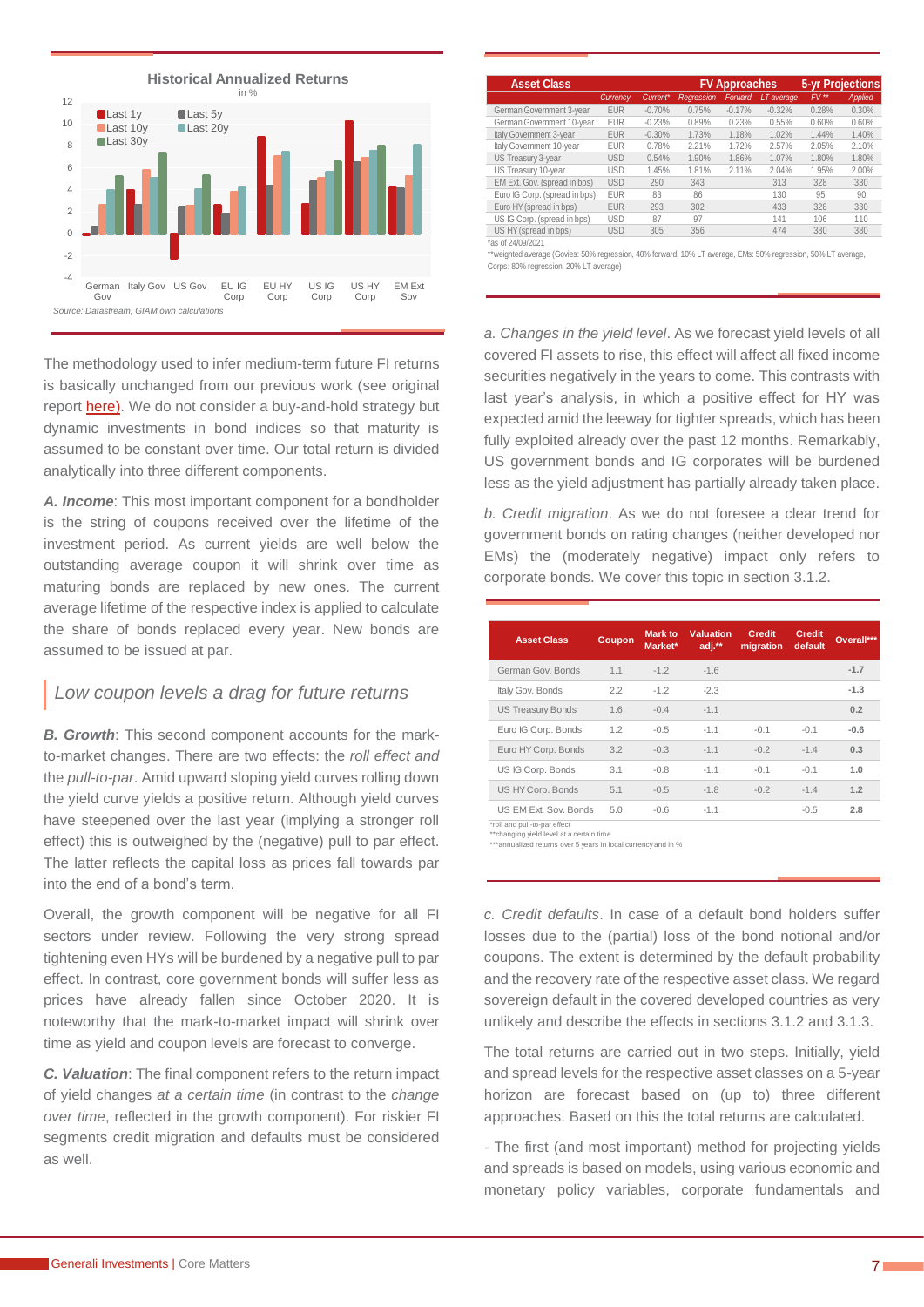financial market variables as inputs. The weight of this approach is at least 50%. Compared to last year, the expected fair value level has increased, particularly for developed market government yields due to higher expected inflation and upwards revisions in expected key rates.

## *Moderately raising our yield forecasts against last year*

- The second constituent is market based, referring to 5-year forwards. The underlying idea is that financial markets use all available relevant information. Forwards are only available for developed government bonds, though, where the attached weight is capped at 40%. While forwards for Italian yields have moved only slightly compared to last year, rising US and euro area yields are reflected in higher forwards.

- The final input is the long-term average. The underlying idea is that financial markets eventually converge towards a longterm average (mean reversion). However, we do not see this as a key driver going forward and only attach weights of 10% (for government bonds) and 20% (for corporate bonds). As the current EM bond spreads do not deviate strongly from the long-term average, we attach a weight of 50% for this asset class. Compared to last year, the long-term average yields and spread levels have retraced further.

**The ranking of total returns has hardly changed vs. 2020.** In local currency EM bonds remain front-runners even though

they have lost some of their shine, as spreads are seen to widen moderately. Second place come corporate bonds, which are still expected to yield a positive annual return (except for EUR IG corporate bonds). However, the expected spread widening and rising underlying yields will burden this asset class. Generally, US corporate bonds benefit from the higher yield level. Government bonds continue to rank last. Euro area government bonds will on average yield a negative return over the next five years. On the contrary, US Treasuries, which have lost ground recently, should achieve a slightly positive return in local currency, thanks to the higher starting yield. Money markets have little appeal as the total return will remain in negative territory for longer.

#### <span id="page-7-0"></span>**3.1.1 Government bonds: meagre times ahead**

**Bond yields rising, a bit.** We expect developed government bond yields to continue their upward trend in the years to come. In particular short-dated bond yields have leeway to rise, driven by a less dovish monetary policy stance. Amid rising inflation rates the Fed will lift rates more aggressively than expected one year ago. Nevertheless, central banks will hike rates only moderately by historical standards. Still, yields for all fixed income classes considered here are seen to reach positive territory again.

Rising inflation and risk premia as well as the hardening of central bank stance are the main factors behind the expected rise in long-term yields. We project 10-year Bund yields to rise to 0.6% by 2026. Although this is still a rather low level it is up 50 bps from last year's expected end point.



Long-dated BTP yields will rise even more as we forecast spreads to widen amid fading support from ECB bond purchases. However, the more stable political situation in Italy, some reforms, and the increased burden-sharing in Europe (e.g. EU Recovery Fund) may limit the widening to 50 bps from current levels. This implies that even on a 5-year horizon 10-year BTP yields are seen to remain below the long-term average – a key support for debt sustainability.

The extent of the rise in long-dated US yields is rather limited as the bulk of the increase projected in last year's analysis has already taken place. Nevertheless, the trend remains upwards. We assume that the 2% threshold will be reached sustainably by 2026.

# *US Treasuries to yield positive total return – in local currency*

The overall return outlook for government bond investors is thus quite bleak. US Treasuries may manage to yield a slightly positive total return – in local currency and in nominal terms – assuming self-correcting mechanisms (debt overhang, crops-asset valuations) will cap the rise in yields. The comparatively favourable outlook results from the negative development of the last 12 months. In contrast, the outlook for BTPs has now turned noticeably less favourable – following sharp spread compression. As yields normalise higher, BTP investors are unlikely to preserve the invested capital. Bunds remain at the negative end of the spectrum: coupon payments will by no means be able to balance losses from the pull to par effect and the projected increase in yields.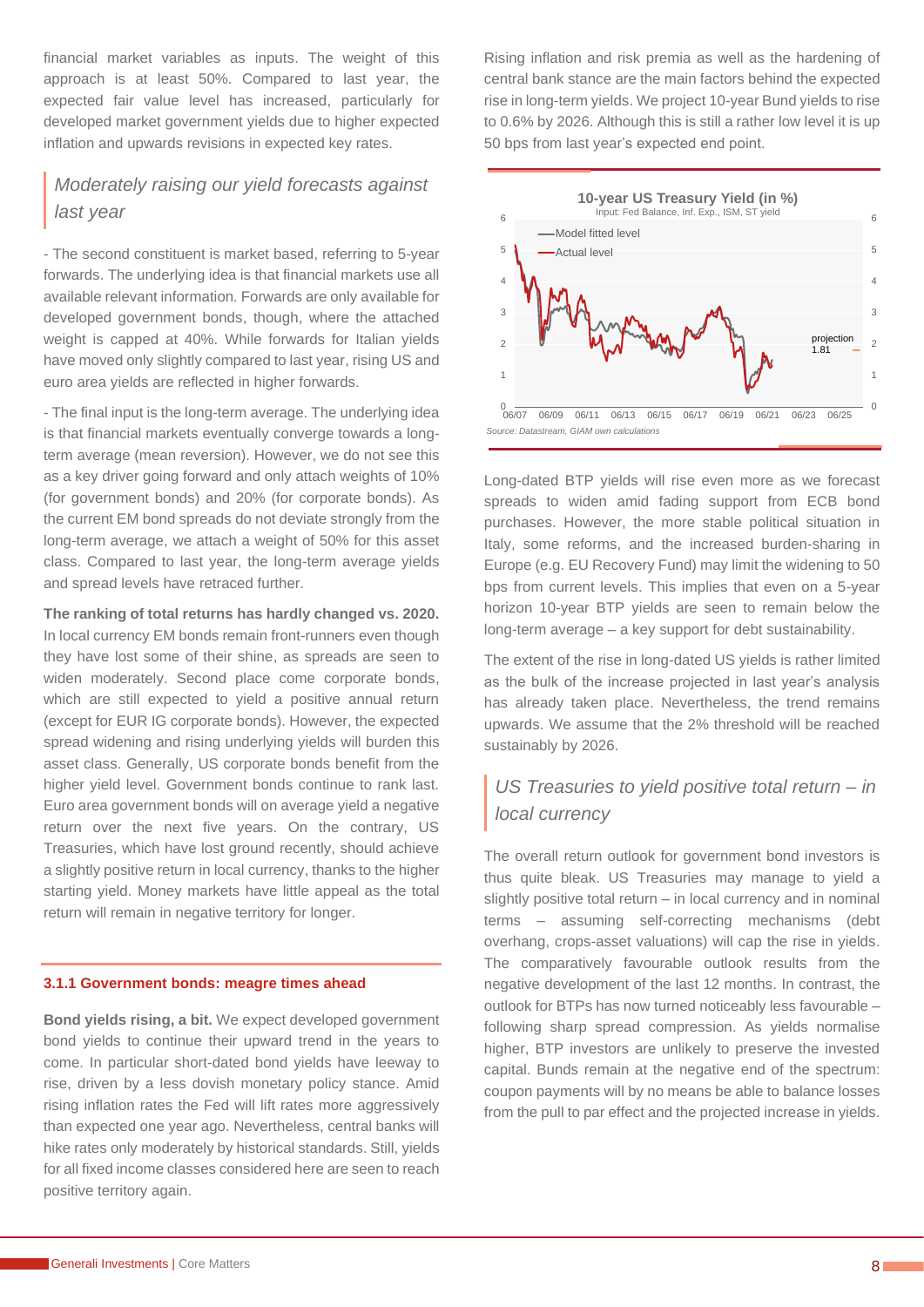#### <span id="page-8-0"></span>**3.1.2 Credit: Carry is the key to positive returns**

Given depressed risk-free rates, the income is of course the most important return component for all credit indices considered here. Unsurprisingly HY offers the highest income (2.7% in EUR 4% in USD), which will also dominate the resulting total return forecasts.

The valuation component of our forecast is favouring IG compared to HY in both EU and US credit. Over the next 5 years, we expect credit spreads to widen moderately, but more so in HY than in IG. Following the sharp widening over the Covid crisis, IG spreads both in the US and in Europe have returned close to their pre-crisis levels while HY spreads have lagged on a beta-adjusted basis.

Over the past year we had a positive contribution from rating migration as the post-Covid re-rating kicked off. This time we apply a **marginally negative adjustment for rating migration**. We expect the positive trend to extend further over the next two years but beyond that we return to a more standard approach, applying long-term transition numbers throughout the rest of the forecast horizon.



**Defaults have normalised** rapidly from the highs reached end-2020. At slightly below 4% they are still more than a point above the long-term average, though. We expect the normalisation to continue and reduce the default adjustment compared to last year's forecasts for an annual rate of 2.5%.

Credit has acquired a more permanent role in monetary policy, as several central banks across the globe have launched credit purchase programs to ease financing conditions during the pandemic. In the past we employed equal weights for the long-term average and our model projection. But since last year we've applied a larger weight to our model projection as this new policy tool status has structurally improved the risk profile of credit.

*HY EUR is the only part of credit to offer perspectives of positive returns.*

The very low income and the expected moderate widening of spreads render expected returns for IG Credit moderately negative. On a local currency basis, we expect EUR IG to post a negative performance of -0.56% p.a. while USD IG would do much better at +1%.

The same hierarchy is expected on the sub-investment grade space with EUR HY predicted to deliver +0.26% p.a. over the next five years thanks to the higher carry and generally shorter duration, while the expected widening of spreads leaves expected returns just marginally in positive territory. In the US, higher income is also mechanically leading to higher returns, with +1.19% p.a. expected over the period.

Now in hedged terms both US IG and US HY are seen under-performing their EUR peers with respectively -0.61% for US IG and -0.42% for US HY.

#### <span id="page-8-1"></span>**3.1.3 EM sovereign bonds: still positive return despite spread widening**

EM external debt spreads have been on a tightening trend since the peak of the pandemic, currently back to their 2019 levels. The medium to long-term outlook is less supportive and upside pressure on core rates has led to more volatile EM spreads recently.

Over a 5-year horizon, we expect a modest widening of EM sovereign spreads, driven by higher US real yields and rising gross debt across EM countries. Despite the economic recovery, half of EM economies will see a wider fiscal deficit in 2022 and nominal GDP growth will not be high enough to suppress debt ratios. Despite their normalisation, core rates will remain below their long-term average and EM debt will still offering an attractive carry, attracting demand. Ultimately, the hunt for yield should cap the widening of EM spreads.

We assume that the spread on USD EM external debt will reach 327bp in 5 years from 299bp currently. This forecast is the result of the average between (1) the 10Y average of EM spreads, and (2) our fundamental long-term model. The latter is based on the 10Y US TIPS (real) yield, a weighted average of EM inflation (year-on-year change), EM gross debt and the level of Brent price. It leads to a 5Y forecast at 343bp. The fit of the model is good (R² at 0.80) with EM gross debt being the largest contributor.

However, the model has been overestimating the level of spreads post-Covid. In our view, this overestimation is likely related to the failure to capture short-term risk appetite. Indeed, despite the underlying deterioration of the EM macroeconomic fundamentals, abundant liquidity has triggered significant portfolio inflows that have capped the EM spreads widening.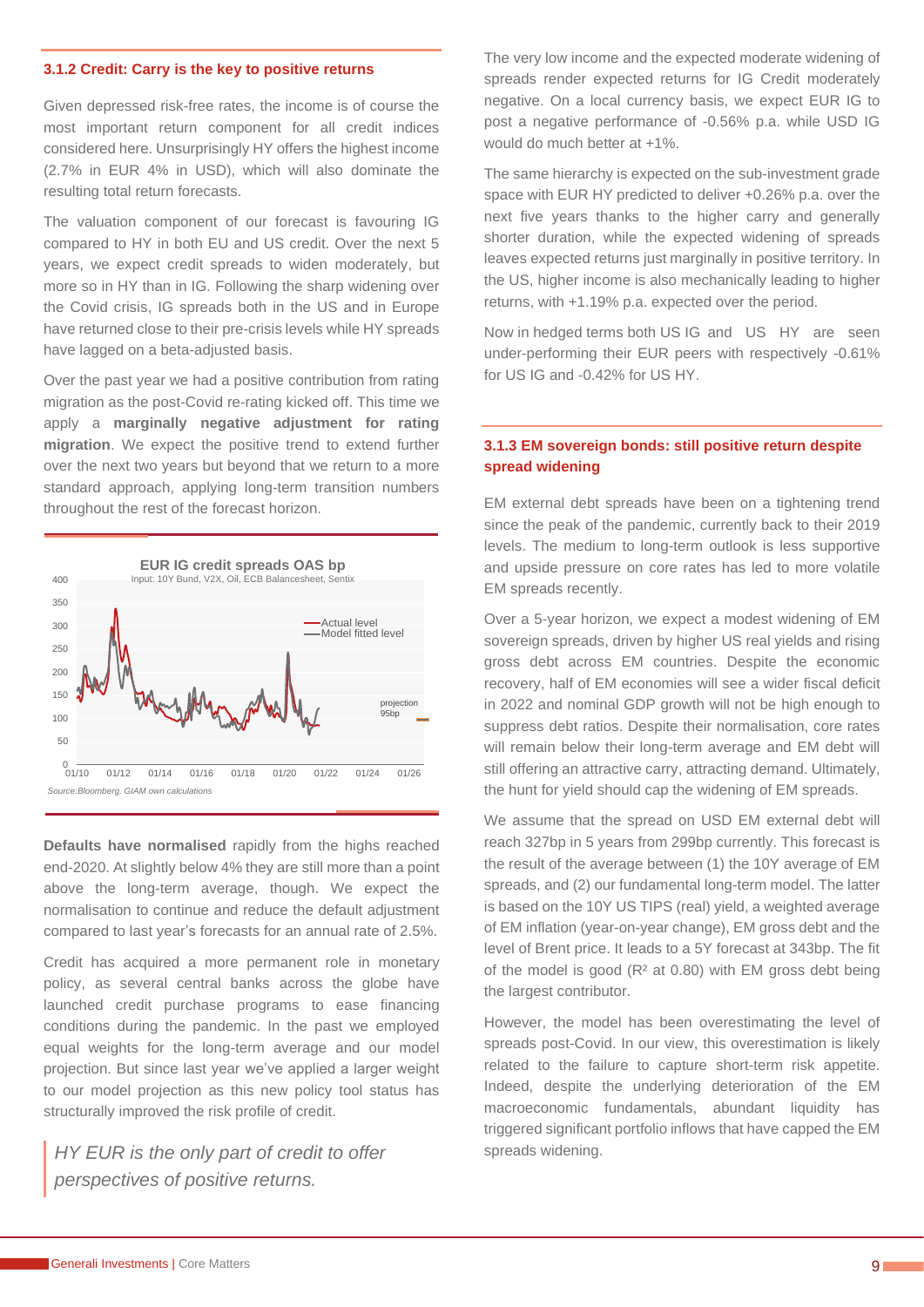

This spread widening forecast still leave a sizeable positive expected return of a 2.8% p.a. in USD. EM sovereign debt remains the fixed income instrument that offers the largest return. Coupon is again the main contributor with a chunky 5%, which more than offsets headwinds coming from the pull to par and expected spread widening. Defaults subtract 0.5pp from the expected annual total return. The EM default cycle has likely passed its peak and should converge to its average. Despite higher debt and Covid scars, the debt restructuring framework and tools to support low-income countries have been upgraded with the DSSI and the G20 common framework, helping to ease systemic default risks.

#### <span id="page-9-0"></span>**3.2 Equities: mid-single digit returns ahead**

**After the boom**. Very strong liquidity injections, rate cuts and fiscal support have all supported high equity returns by historical standards over the 10 years to September 2021 (total returns: MSCI World +13.5% p.a., US +16.9%, US IT 23.2% and euro area +11.1%). This was particularly true for the US and China, where monetary stimulus was complemented by a strong pro-cyclical fiscal push, including substantial US corporate tax cuts. The monetary and fiscal impulses are set to reverse as the pandemic ends. China is also adding regulatory pressure, which burdens earnings prospects and valuations. The MSCI China is now fairly valued, coming from significantly overvalued level in early 2021. We expect materially lower annual equity returns for the next five years. Our new 5-year return forecasts are slightly lower than in our Autumn 2020 release: following the stellar performance achieved since then, we see greater macro risks, such as declining policy support and lingering inflation. The latter has historically made fair values more volatile.

#### <span id="page-9-1"></span>**3.2.1 Factors behind lower-than-norm returns**

Margins have surged, but supply chains disruptions, spikes in input costs and the withdrawal of policy support are all headwinds. We also expect lower GDP growth and higher inflation for the next 5 years.

# *Valuation, declining policy support and higher inflation to contribute to lower returns*

Unlike EA and EM markets, US equities continue to show a high real CAPE multiple (38X vs an average of 20.6X since 1955). hence mid-to-long term US returns are set to diminish – but not massively so, as yields will stay contained, relative to history, over the forecast period. The CAPE (cyclically adjusted price earnings ratio) uses a 10-year average of past profits at the denominator to smooth out the fluctuations that occur over the business cycle; both the numerator and denominator are adjusted for inflation.



**Earnings rising but flattening out**. Following the outstanding earnings recovery over the past quarters, we assume that earnings growth in developed markets (for Europe 4%, US 5%) will fall below the average of the last two decades (around 7%). This reflects some pay-back following a remarkable margin, sales and profit boom through the policy-driven V-shape recovery. While EMs remain affected by the crisis, superior nominal GDP growth vs. DMs should eventually help. That said, persistent Chinese regulation pressure and Covid scars (which IMF forecasts to last longer vs DM ones) may tame relative earnings growth in the coming years. Overall, we lowered the expected EM earnings growth forecast from 7% to 5% for the next 5 years.

**Our forecasts need to be seen in the context of the past bonanza**: earnings increased by nearly 40% over the past year, surprising consensus and our own forecasts by some 20%. Such feast reflects the huge positive effect from operating leverage during the V-shaped recovery, itself sustained by a timely and unprecedented policy support. Even in Europe, the anticyclical fiscal policy was unusually positive for corporate results, not least for southern European countries. Then, as vaccination spread, the economic reopening saw a surge in demand while costs (including credit) remained contained (only recently bottlenecks and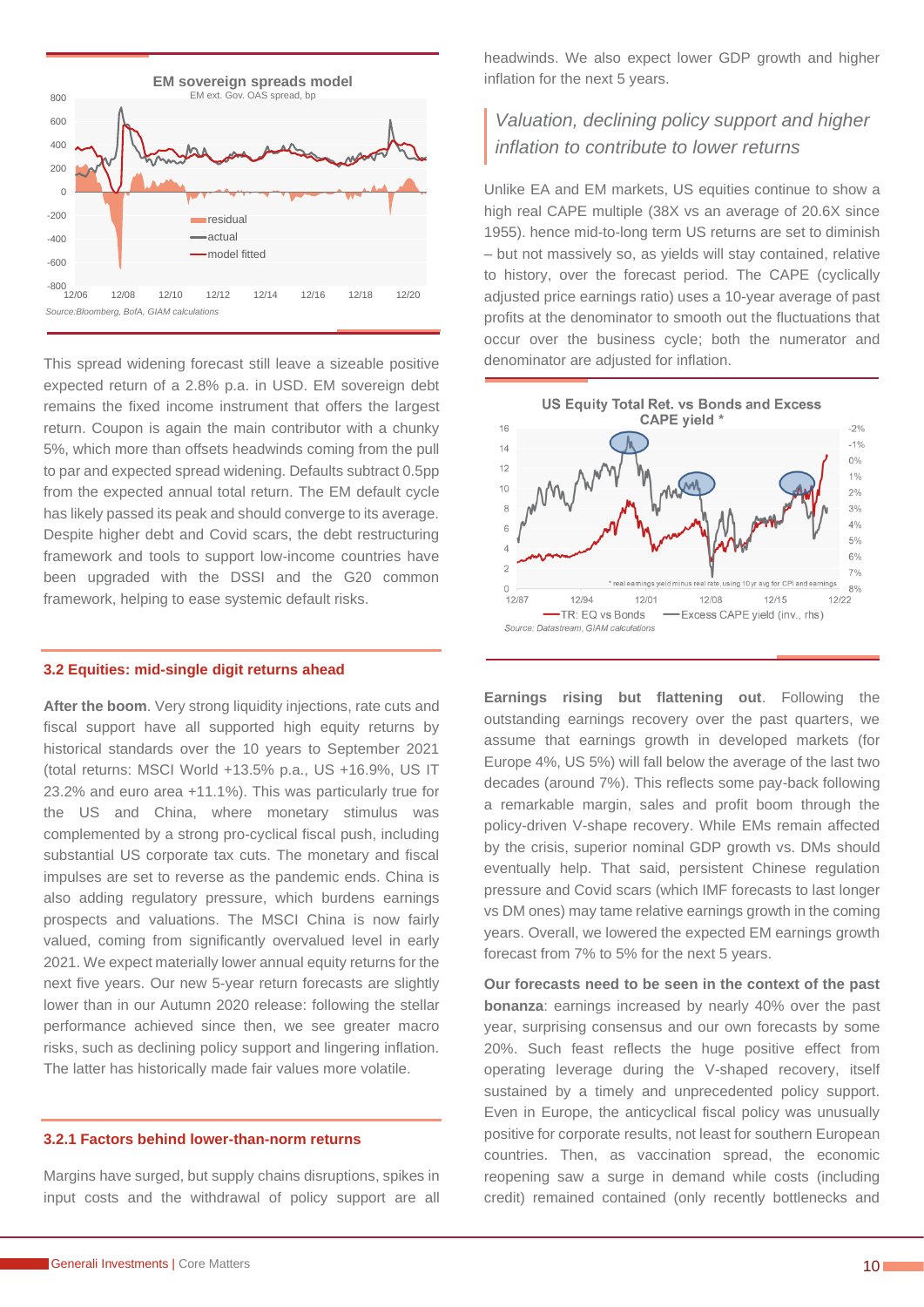commodity have started to hurt). Hence the large margins expansion over the past quarters. Government subsidies and guarantees also reduced the banks' exposure to credit risk and the cost of risk. In Europe, banks, energy, material, auto, semis and consumer goods registered the highest positive revisions. Defensive sectors have lagged in the process.

Notwithstanding a more muted earnings growth outlook, persistently low yields and credit spreads will keep the discount rate of future earnings low and the cost of equity contained, thus supporting higher equity valuations relative to historical norm. Indeed, the implied equity risk premia (earnings yield minus 10-year government bond yield) remain elevated (6% vs an average since 1988 at 3% for the MSCI EMU index, and 3.4% vs 2% for the S&P). Furthermore, the **spread between the CAPE yield and real yield remains distant from the low levels that characterised market tops** in 2000, 2007 and 2018. This should support positive returns ahead, even after having accounted for structurally higher global political uncertainty and the 30% TR already achieved over the last year (well above our own solid forecasts).

Finally, our short-term models currently suggest that the overvaluation is very similar to that of October 2020 (3% to 5%), which means the past market move was driven by fundamentals rather than exuberance. Our long-term forecast for HY spreads (an important input variable for equity returns in our models) is 75 bps lower than it was a year ago.

#### <span id="page-10-0"></span>**3.2.2 Long-term equity returns: the framework**

While long-term returns (beyond 10 years) are largely dependent on fundamentals and stock market valuations, this is less for shorter time horizons. We provide a quantitative framework to assess prospective equity returns, and combine different approaches:

1. a regression-based approach employing forecasts for macro variables and other asset classes as an input;

2. a CAPE-based model, deriving return expectations from adjusted target price earnings ratios (PE) and future earnings growth;

3. a historical assessment of future returns, for CAPE levels similar to current ones.

We then adjust the average of those three models with an estimated factor of under/overvaluation, which we assume will be corrected over the 5-year time horizon. In what follows we briefly describe the three building blocks of the framework. For more details, please refer to [our original publication.](https://www.generali-investments.com/uploads/2020/03/61644b954766455325da488031c75076/corematters_5y_returns.pdf)

1. In our first regression-based approach the model's input variables are expected GDP growth, 10-year government yields, the EUR/USD exchange rate and HY spreads. This approach is applied only to the US and the euro area (EA).

The aim is to derive equity returns consistent with other projections (reality check).

# *CAPE yield gap vs real yield remains distant from recent tops in 2000, 2007 and 2018*

2. Our CAPE-based model is based on in-house expectations of earnings growth, projected payout ratios (PR), dividend yields (DY), buyback yields and target CAPEs for the end of the 5-year horizon. Long-run returns are broken down into three components: income (dividend and buyback yields), growth (earnings growth), and valuation (target CAPE).

In the end an equity investor gets the stream of cash yields plus the annual price appreciation. We derive the target CAPEs for various markets from the projected US one, by applying historical valuation gaps. The target for US CAPE is derived from the historical average (last 30 years excluding bubble years), which is then adjusted slightly upward (around 1 point to 24X), given two positive factors: low CPI versus historical long-term average (and real interest rates), plus only slowly reverting supportive monetary policy.

For the EA and EMs we apply the valuation gap based on the analysis of the data since 2007. The final targets are: 24x, 17x, and 15x for the US, the EA, and EMs. We increased the EA one from 16X to 17X due to the anti-cyclical use of fiscal policy becoming more structural (upcoming revision of the SGP), together with the changing of EU governance (discussion around simple majority adoption, some risksharing post-Covid, and more strict vigilance on structural reforms agenda following the NGEU recovery plan agreement).

For years 2022 and 2023 we expect EA and US earnings to normalise but stay higher than on average over the 5-year period (nearly 7% in the first two years vs 5% average). The net result is that for the CAPE model approach annual projections are mostly unchanged on average (lower by 0.6% for EMs due a lower earnings growth).

3. Applying historical patterns of similar CAPE levels, we analyse the distribution of subsequent 5-to-10-year returns. Across all markets under consideration, the dispersion of 5 year returns is rather high. For this reason, we take the average of returns over 10 years adjusted downward by one fourth of the historical average standard deviation of returns. The result is a projected return of 3.7% for EA, 3.5% US and 6.1% EM. EA is mostly unchanged compared to our previous study while EM is lower by 1.2% and the US higher by 1%.

Mind that the 12-month forward earnings yield (EY) in the US is indeed rather low (4.2% vs. historical average of 6%), pointing to returns below 5% over the next 10 years. Two caveats are due in this regard: first, as said 5-year returns are subject to high volatility and, second, the structurally low real yield environment could back up somewhat higher equity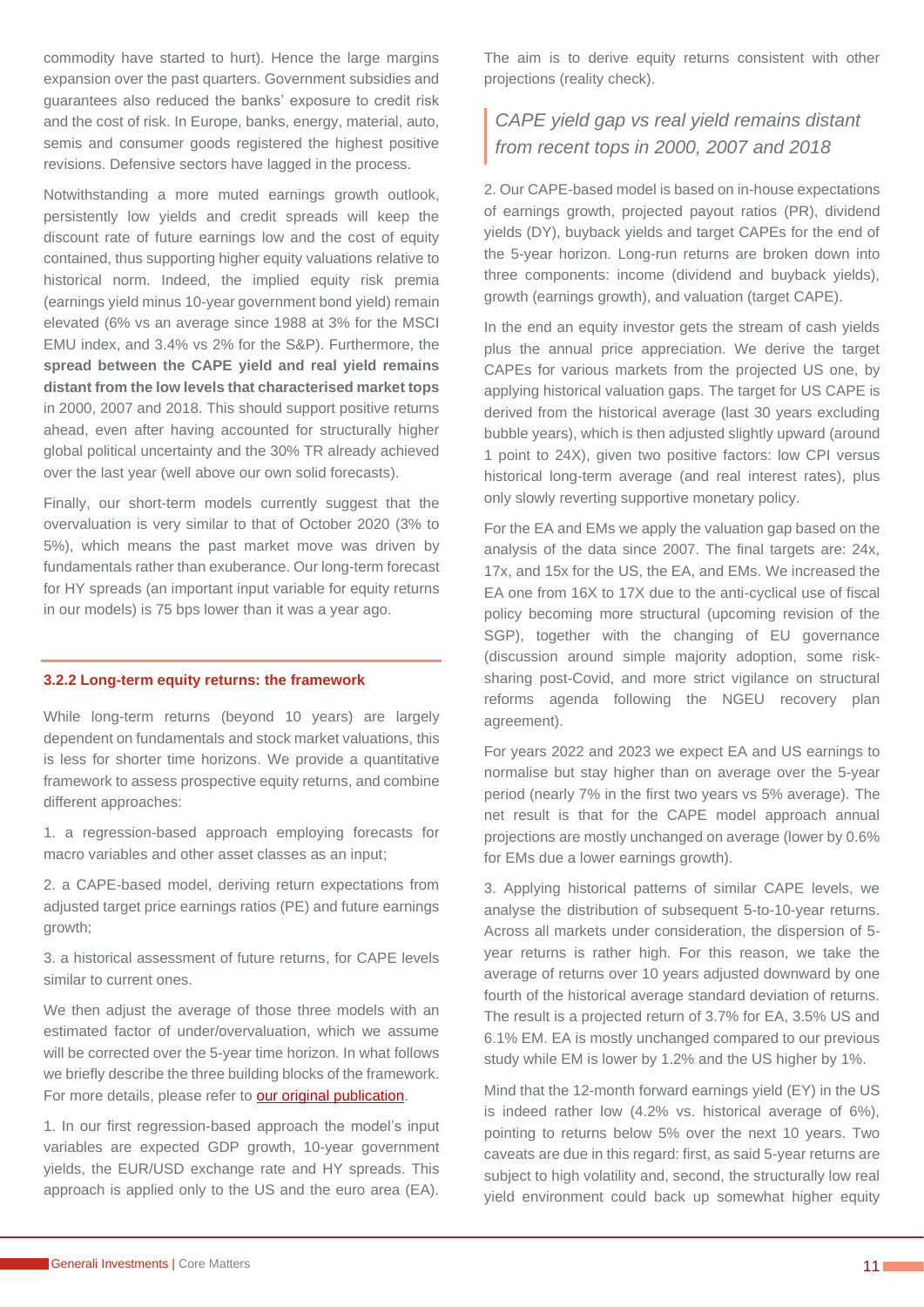returns compared to the past periods with similar low EY but higher bond yields and inflation.

| <b>Market</b>              | Hist. avg 5-year<br>total return since<br>1998(p.a.) | 5-year total<br>return projection<br>(p.a.) |
|----------------------------|------------------------------------------------------|---------------------------------------------|
| World (in $\frac{1}{2}$ )* | 7.1                                                  | 5.3                                         |
| US                         | 8.8                                                  | 4.2                                         |
| EA                         | 6.8                                                  | 4.3                                         |
| $1$ JK $**$                | 6.0                                                  | 4.8                                         |
| $EM (in $)$                | 6.9                                                  | 5.3                                         |

\*derived from the single returns in local currency, taking into consideration the expected depreciation of TW USD

\*\* On valuation grounds, we decided to put the UK projection 0.5% (p.a.) above that of the EA

In the final step we assess the degree of current under- /overvaluation of each market under consideration adding a small negative factor to adjust for structural risks of higher inflation (making fair values more volatile), reduction in policy support and higher input costs (wages included). Models based on future developments of macro and micro variables could underestimate the present valuation bias. We adjust the average of the three quantitative results for future returns for this over-/undervaluation gap, assuming the latter will close over the full forecast horizon.

| Expected returns (p.a.)                                   | FΑ.    | US     | FМ<br>(in \$) |
|-----------------------------------------------------------|--------|--------|---------------|
| Regression models (macro-<br>and financial variables)     | 76     | 76     |               |
| CAPE-based model                                          | 4.8    | 5.9    | 56            |
| Historical returns coherent to<br>current CAPE levels     | 3.7    | 3.5    | 6.1           |
| Average                                                   | 5.3    | 57     | 5.8           |
| Adjustment due to risks &<br>current over-/undervaluation | $-1.0$ | $-1.5$ | $-0.5$        |
| <b>Final projection</b>                                   | 4.3    | 42     | 5.3           |

Accordingly, our projections are adjusted down by 1 pp p.a. for the EA, 1.5 pp for the US and 0.5 pp for EMs, not too far from October 2020. US overvaluation on some measures (fair value approach, DDM and 3-stage earnings growth model) is near 7% which translates into a -1.5% per year. EA is almost fairly valued but when adjusted for expected earnings growth,

ROE and risk (beta) the valuation is comparable to the US one. The latter still deserves higher policy flexibility, higher R&D and education spending on GDP, energy independency and population growth. For these reasons we decided to prudently cut also EA returns by 1 pp per year. For EM, valuations are more appealing, and we decided for a more limited yearly 0.5 pp cut to factor in Chinese risks and a very weak relative trend in earnings vs DMs.



#### <span id="page-11-0"></span>**3.2.3 Equities beating subdued Fixed Income returns**

The final return expectations are presented in the tables above. The rankings between different stock markets are little changed vs. Oct. 2020, with overall annual return projections being adjusted downward by around 100 bps on average (150 bps for EMs). While we have adjusted the 5-year target for EMs the most, they are still expected to outperform developed markets. The drivers of future mid-term outperformance of EM equities remain a weaker US dollar, lower CAPE multiples and structurally superior GDP growth.

## *Our below-norm expected returns still imply an equity risk premium close to historical average*

In all, **our expectations are below the historical averages since 1998**. Equity remains attractive vs fixed-income, with the implied risk-premium close to historical average.

#### <span id="page-11-1"></span>**3.3 FX: Fundamentals point to higher EUR/USD**

USD-denominated investments offer diversification benefits, while higher yields make US FI assets more attractive in local returns. Yet this advantage comes at the cost of exposure to FX risk.<sup>1</sup> The FX risk can either be hedged (at hedging costs of currently 1.4% p.a. over five years, vs. just 1% a year ago) or left open, i.e. unhedged, with gains and losses determined by the EUR/USD outlook. As illustrated in [last year's edition,](https://www.generali-investments.com/global/en/institutional/article/life-after-covid-5-year-total-return-forecasts)

target of 0.94 due to a sharper monetary policy divergence and widening rates gap over the next years

<sup>1</sup> We also provide forecast EUR/GBP for UK equity exposure. The PPP model points to EUR/GBP at slightly above 0.96, with the tendency consistent with **IMF models**. That said, we pencil in a somewhat lower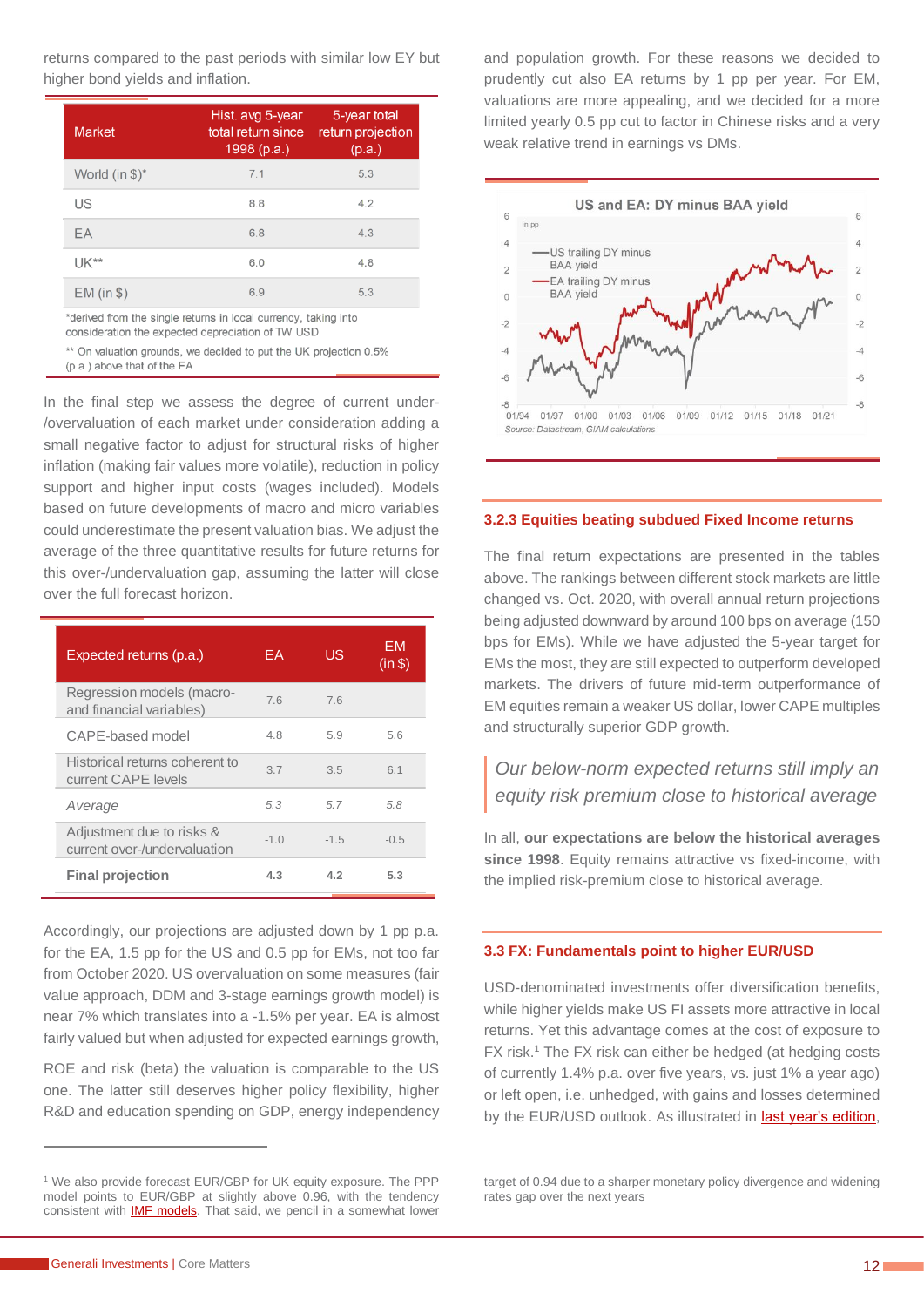FX risk tends to dominate fixed income risk, even for Credit. In our summary tables, we show the results for all three categories (local, hedged in EUR, unhedged in EUR).

#### **5y projections EUR/USD**

|                                    | Forecast | Weight |
|------------------------------------|----------|--------|
| Fair value projection (regression) | 1.243    | 50%    |
| PPP model                          | 1.347    | 50%    |
| <b>Weighted avg</b>                | 1.295    |        |
| Projection after qual. adj.        | 1.270    |        |
| Current (24/9/2021)                | 1.172    |        |
| Spot return USD p.a.               | $-1.6%$  |        |
| <b>Forwards</b>                    | 1.255    |        |
| Implied carry p.a.                 | 1.4%     |        |
| Total return p.a.*                 | $-0.2%$  |        |

*Source: Datastream, GIAM calculations; \* spot return + carry*

For assessing whether it pays off to leave USD exposure open, we apply our long-term EUR/USD forecast. This is based on a quantitative approach involving (a) a meanreversion framework based on purchasing power parity (PPP) and (b) projections based on a financial market fair-value model. We then add the forward-implied carry (which equal the hedging costs) to arrive at the expected total return on open USD exposure (see table).

For (a), we employ PPP values for the EUR/USD in 2020 provided by the OECD and project its evolution by 2026 with the expected average inflation rates for the US (2.75%) and EA (1.8%) over 2021-2026. This projects PPP at 1.45 in 2026 (from 1.37 in 2020). Assuming a mean reversion to PPP with a half-live of four years, this implies a rate of 1.347 in 2026.

Our fair value projection is based on a regression model including US and Bund yields, EMU risk (spreads on Southern Europe government bonds), overall risk sentiment (proxied by the S&P500) and the oil price, which explains 87% of historical EUR/USD variation. The model projections imply an only very mild uptick in the EUR/USD, with upside from an anticipated closing 10y yield gap largely offset by somewhat higher EMU risk premium and easing oil prices.



0.95 01/05 10/06 07/08 04/10 01/12 10/13 07/15 04/17 01/19 10/20 07/22 04/24 *Source: Datastream, GIAM calculations*

Yet given the sizeable current undervaluation implied by the model, the fair value forecasts still see EUR/USD higher at slightly above 1.243 over the 5-year horizon. The simple average of the two approaches points to levels above 1.29, indeed not too different from our 2020 model forecast.

# *Divergent monetary policies will curb the longterm upside for the EUR/USD*

Cross-checking the model outcomes, the tendency seems right, despite our expectations of USD strength near term. The USD seem dear on other metrics, with the real-effective value some 7% above long-term norm, while the EUR is 4% below. The trend is also consistent with the **IMF assessment**, with the mid-point of their models showing an 8% overvaluation for USD vs. a mild EUR undervaluation. A continued diversification of global reserves out of the USD should also underpin this direction.

Yet, when finetuning the forecast, we set a somewhat lower forecast at 1.27. The next few years will be characterized by a divergence in monetary policies between the Fed and the ECB. And while the long-term sensitivities to changes in short-term yield gaps are not high, phases of changes tend to see a greater statistical impact. Indeed, our forecast for 2022 is for a lower EUR/USD and it is not clear how fast the exchange rate will subsequently converge towards fair value.

Our 1.27 EUR/USD forecasts is only mildly above forwards (see table). This implies that after accounting for the higher carry of USD exposure reflected in forwards, the expected total return (spot return plus carry) is marginally negative at - 0.2%. The forecasts also imply that hedging USD is slightly preferable to leaving the exposure unhedged.

#### <span id="page-12-0"></span>**4. Conclusions: mounting inflation challenges**

Following the strong market rebound from the pandemic, the longer-term investment outlook has become challenging, with our expected returns a bit lower than the already meagre expectations presented last year. This bleaker outlook is

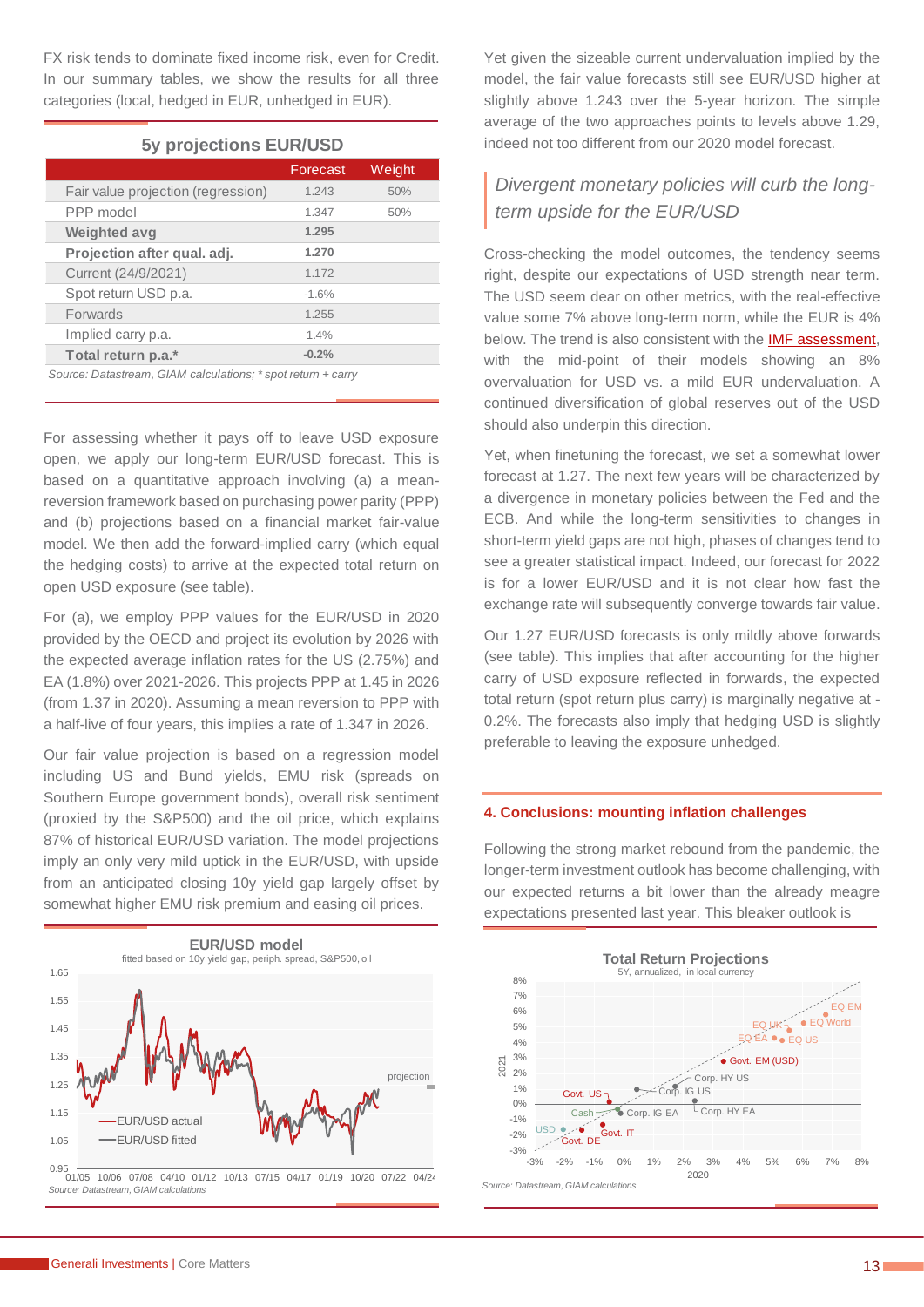compounded by higher expected euro area inflation, which we assume to average 1.6% (vs. 1.3% last year) over the next five years. Preserving the real value of capital will be hard. Simply holding cash over the five years (-0.3% nominal return) would erode the real capital by 10%.

**Opportunities to break even in real terms are virtually absent in fixed income**. At the worst end, EA core bonds not only suffer from their largely negative carry but also from a sizeable yield increase, with expected total returns for Bunds at -1.7% (upper chart and table below). Southern European debt offers a higher carry, but a spread widening on expiring ECB support should cap the expected returns (-1.3%) only slightly above that of safe-haven Bunds.

**Opportunities across the Atlantic are hardly better**. Higher yield levels and a shallower expected increase bring expected returns in US Treasuries slightly above zero (in local currency). Yet currency conversion will take its toll: open USD exposure may shave returns by some 1.6% in our book. Full FX hedges looks preferrable, but would also incur hedging costs of 1.4% p.a., rendering USTs only marginally preferable to Euro government bonds.

**Credit fares better but is not stellar either**. We predict a very small widening of spreads, but current low yields on safer IG buckets are not sufficient to keep expected returns in positive territory. And even speculative high-yield indices will struggle to deliver positive returns, with the strong vield compression seen over the past year leaving carry at levels that barely compensate for higher yields and (modest) losses from defaults. This leaves **EM hard currency debt** as the most appealing alternative in the fixed income space. A more muted spread widening may allow euro-based investors to reap 1.4% in annual returns, thus only slightly falling short of real capital preservation.

#### **Total Return Projections** (5Y, annualized)

| <b>Asset Class</b> | <b>Currency</b> | Local       | <b>EUR</b><br>(FX hedged) | <b>EUR</b><br>(unhedged) |
|--------------------|-----------------|-------------|---------------------------|--------------------------|
| Cash               | <b>EUR</b>      | $-0.29%$    | $-0.29%$                  | $-0.29%$                 |
| Govt. DE           | <b>EUR</b>      | $-1.66%$    | $-1.66%$                  | $-1.66%$                 |
| Govt. IT           | <b>EUR</b>      | $-1.28%$    | $-1.28%$                  | $-1.28%$                 |
| Govt. US           | <b>USD</b>      | 0.20%       | $-1.18%$                  | $-1.40%$                 |
| Govt. EM (USD)     | <b>USD</b>      | 2.83%       | 1.43%                     | 1.19%                    |
| Corp. IG EA        | <b>EUR</b>      | $-0.56%$    | $-0.56%$                  | $-0.56%$                 |
| Corp. HY EA        | <b>EUR</b>      | 0.26%       | 0.26%                     | 0.26%                    |
| Corp. IG US        | <b>USD</b>      | 1.00%       | $-0.38%$                  | $-0.61%$                 |
| Corp. HY US        | <b>USD</b>      | 1.19%       | $-0.19%$                  | $-0.42%$                 |
| <b>EQ World</b>    | <b>USD</b>      | 5.32%       | 3.90%                     | 3.64%                    |
| EQ US              | <b>USD</b>      | 4.18%       | 2.77%                     | 2.52%                    |
| EQ EA              | <b>EUR</b>      | 4.33%       | 4.33%                     | 4.33%                    |
| EQ UK              | <b>GBP</b>      | 4.83%       | 3.64%                     | 3.80%                    |
| EQ EM              | <b>USD</b>      | 5.85%       | 4.43%                     | 4.16%                    |
|                    |                 | <b>Spot</b> | Carry                     | <b>Total</b>             |
| <b>USD</b>         |                 | $-1.60%$    | 1.38%                     | $-0.22%$                 |

*Source: Datastream, GIAM calculations*

# *Mere real capital preservation will require a substantial amount of risk taking*

Investors keen to grow their assets in real terms will still need to consider equities. We still see annual returns between 2.8% (US, EUR hedged) and 4.4% (EM, also hedged). Considering the more favourable volatility, EUR equities (+4.3%) look relatively attractive. Valuations are no longer cheap, but the improvement in the earnings outlook still leaves upside for stocks despite the significant rally see since the trough of the pandemic.



**How do projections differ vs. 2020?** Neither the ranking of asset classes nor the magnitude of expected returns has changed dramatically (see chart above). Yet almost all return expectations are lower, as signalled by the positioning below the dotted line. There is less oxygen at such high altitude.

For risk assets, this is mostly due to the stellar performance of the past year. Key equity indices have rallied 35%, while HY spreads have tightened by 170bps in the EA and even 240bps in the US. Substantial upward revisions of – with hindsight – too prudent earnings assumptions keep the outlook positive, but less so. Dearer valuations do point to more prudent total return forecasts. For US stocks, higher FX hedging costs also matter.

The much tighter spread levels not only curb the carry from Credit exposure but also make risks asymmetrical. Given much less volatility in the IG space, however, the impact on safer Credit buckets should be much less pronounced.

# *Return expectations are lower than a year ago, but that follows a stellar performance*

The outlook for European government bonds – bleak already last year – has become even less appealing. The almost 30 bps higher carry vs. last year in 10-year Bund does not offset the additional drag from the stronger expected yield increase amid rising inflation. The reverse is true for the US. Driven by a significantly upgraded rates forecast, we raised our forecast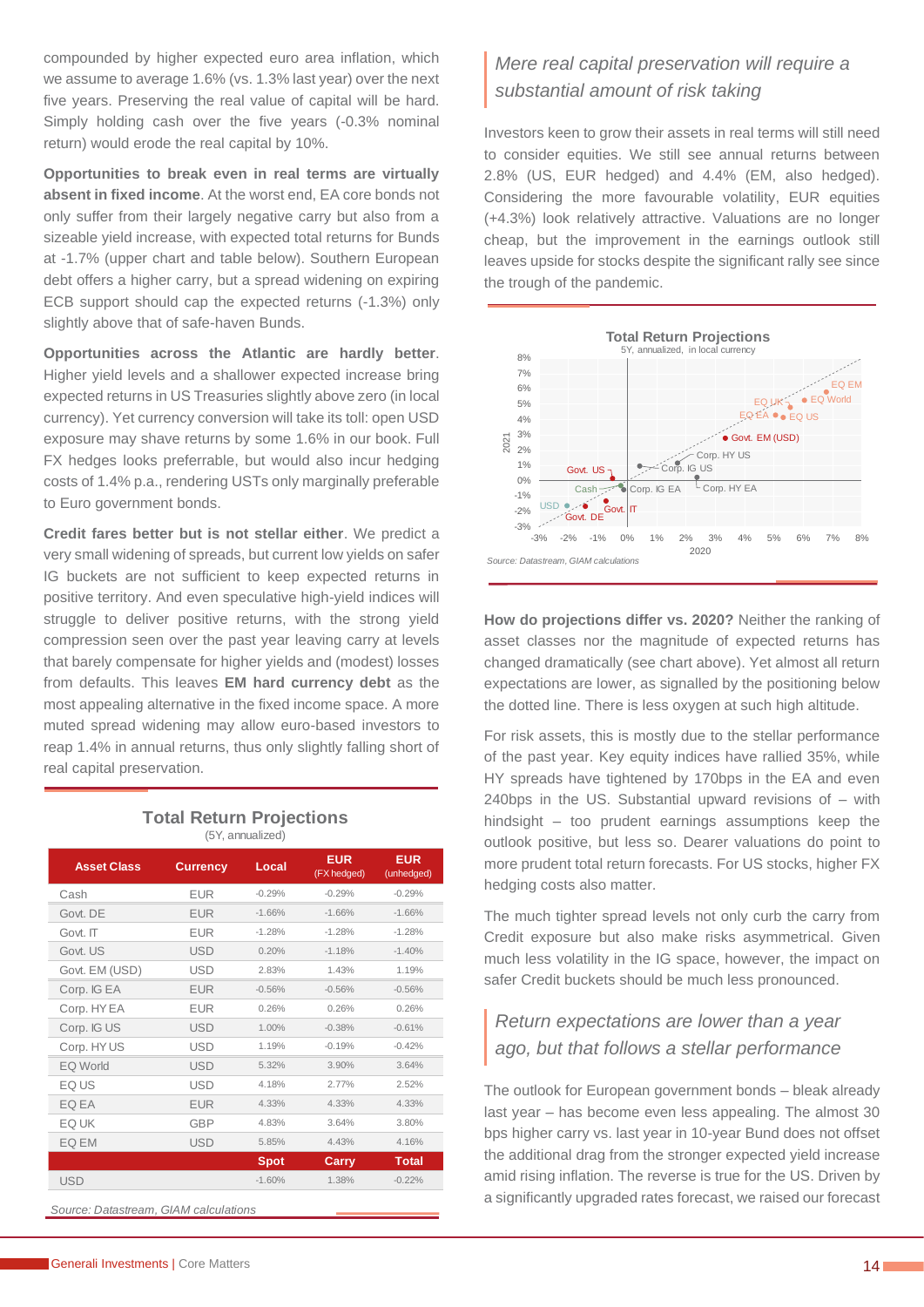for UST 10y yields to 2% (+50 bps). Yet thanks to the 80 bps higher current yields level, the carry is higher and the drag from the further yield increase more muted. This leaves USTs (and to a lesser extent also US IG Credit) the only asset classes with a return upgrade vs. 2020 forecasts.

**Where do we see the key risks to our forecasts?** Amid a plethora of risks, two stand out as most relevant: a protracted period of high inflation on the one hand and adverse Covid mutations on the other.

**Persistently high inflation.** This year's overshoot in inflation has thus far been much due to temporary factors including base effects from last year's price drops amid the pandemic and disruptions/bottlenecks amid the global reopening. In the base case underlying our forecasts, these factors will flatten out over 2022. Yet risks of much stickier pressures have increased further. This holds especially if underinvestment in fossil fuels keeps energy inflation high during the transition towards renewables. In this scenario with elevated probability, central banks will need to unwind support faster and bring forward their rate hikes to cap rebounding inflation expectations. This would weigh on growth expectations, underpinning stagflation concerns. Both bonds and equities will suffer amid this unfavourable growth/inflation mix, even though core bonds may benefit in the second half of the forecasts horizon as central banks manage to re-anchor expectations (at the cost of curbing growth). Hedges against such a scenario include exposure to energy commodities and inflation linkers.

**Covid mutations undermining the effectiveness of vaccines.** Vaccinations have clearly helped to bring Covid under control, by decoupling cases on the one hand, and hospitalisations and deaths on the other. Yet adverse mutations of the virus (a low probability, high impact risk) may bring about highly infectious and detrimental variants that prove more resistant against current vaccines, forcing governments to impose new lockdowns. New drugs reducing the risk of hospitalisation and death are expected in 2022, but maybe not early enough to annihilate this tail risk A new recession would severely harm earnings and risk sentiment, with equities falling and governments bonds rallying. Potential hedges include long-dated US Treasuries with unhedged USD exposure.

On the positive side, we do not rule out for the next few quarters positive surprises on easing bottlenecks in manufacturing, easing energy inflation amid a warmer winter in the Northern hemisphere and an accelerated return to a new normal that shifts consumers from crowded goods demand to reopening services. This would entail upside risks to our equity return forecasts which are below the historical norm. On balance, however, adverse risks are dominating, with high inflation the most important one to watch.